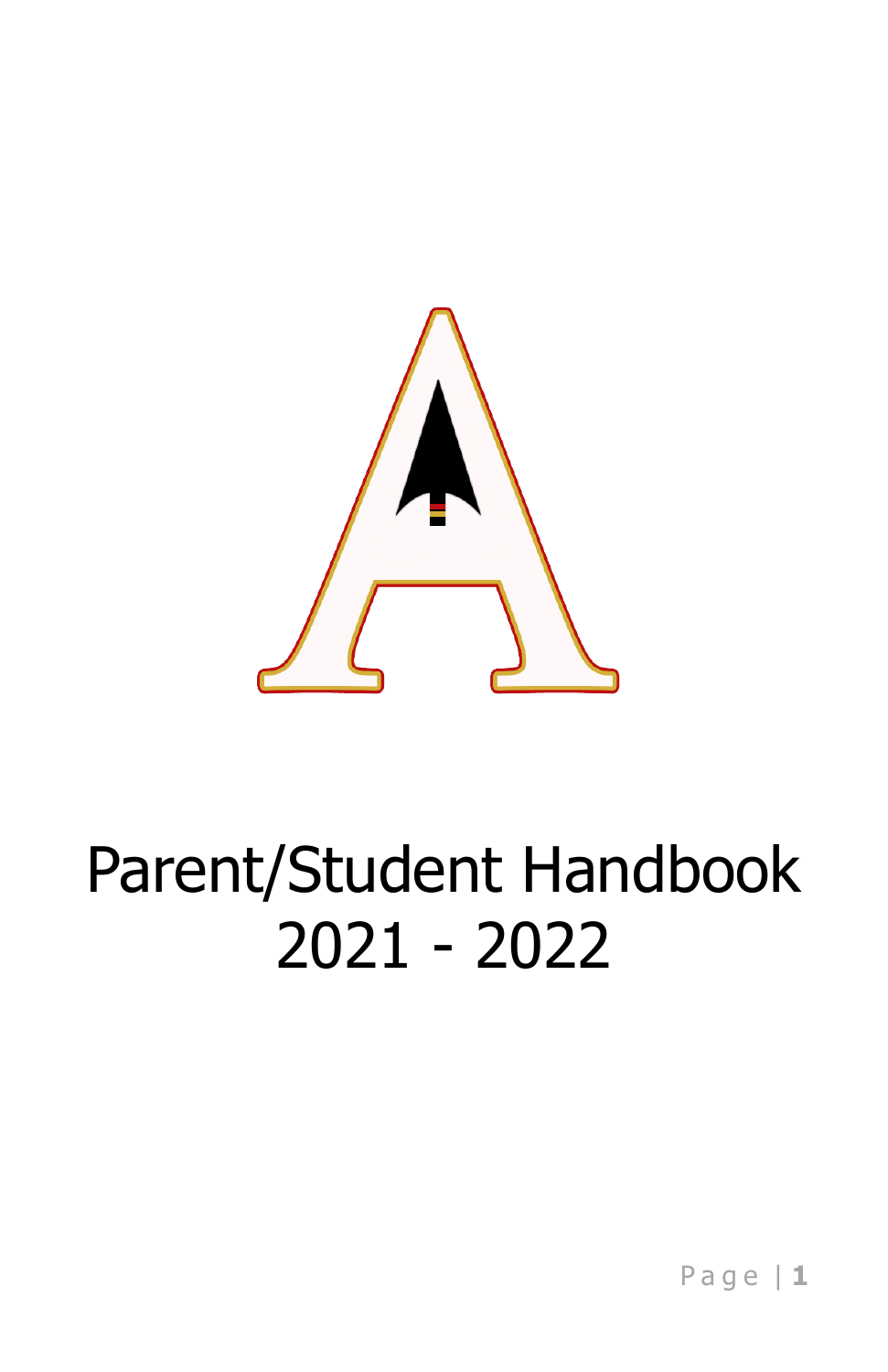#### I. Purpose & Mission

## **Why "Arrows"?**

## *Like arrows in the hands of a warrior are children born in one's youth-Psalm 127:4*

As parents we have been given the awesome privilege and responsibility of raising children whom God has blessed with unique gifts, talents, and personalities. God has a plan for their lives, and, like the arrows of a warrior, our children will one day be let loose to fly at the target set before them by the Lord. Our job as parents and educators is to shape those arrows in such a way that they will one day fly with precision and accuracy.

The mission of Arrows Academy of Georgia is to provide a quality Christian education at an affordable rate.

## II. Contact Information

#### **Administration:**

- Crystal Bilbrey Director: General Concerns
- Jenny Reaves Accountant: Tuition and billing
- Michelle Craig Upper School Principal:  $6<sup>th</sup> - 12<sup>th</sup>$  grade oversight & communication
- Rochelle Tynes Elementary Principal:  $K - 5<sup>th</sup>$  grade oversight & communication
- Cheryl Smith Enrollment Coordinator: Enrollment, FACTS, O365, lunch, incidental billing, PTA coordinator.
- Sharon Carmichael Lead Administrator: Events, Assistants, Lunch, Carline

\*All staff emails are formatted first.last@arrowsacademyga.org

Telephone: **770-765-7923**

#### **Physical Address:**

#### **Mailing Address:** Wildwood Baptist Church 4801 Wade Green Rd Acworth, GA 30102 Arrows Academy of Georgia, Inc 4801 Wade Green Rd Acworth, GA 30102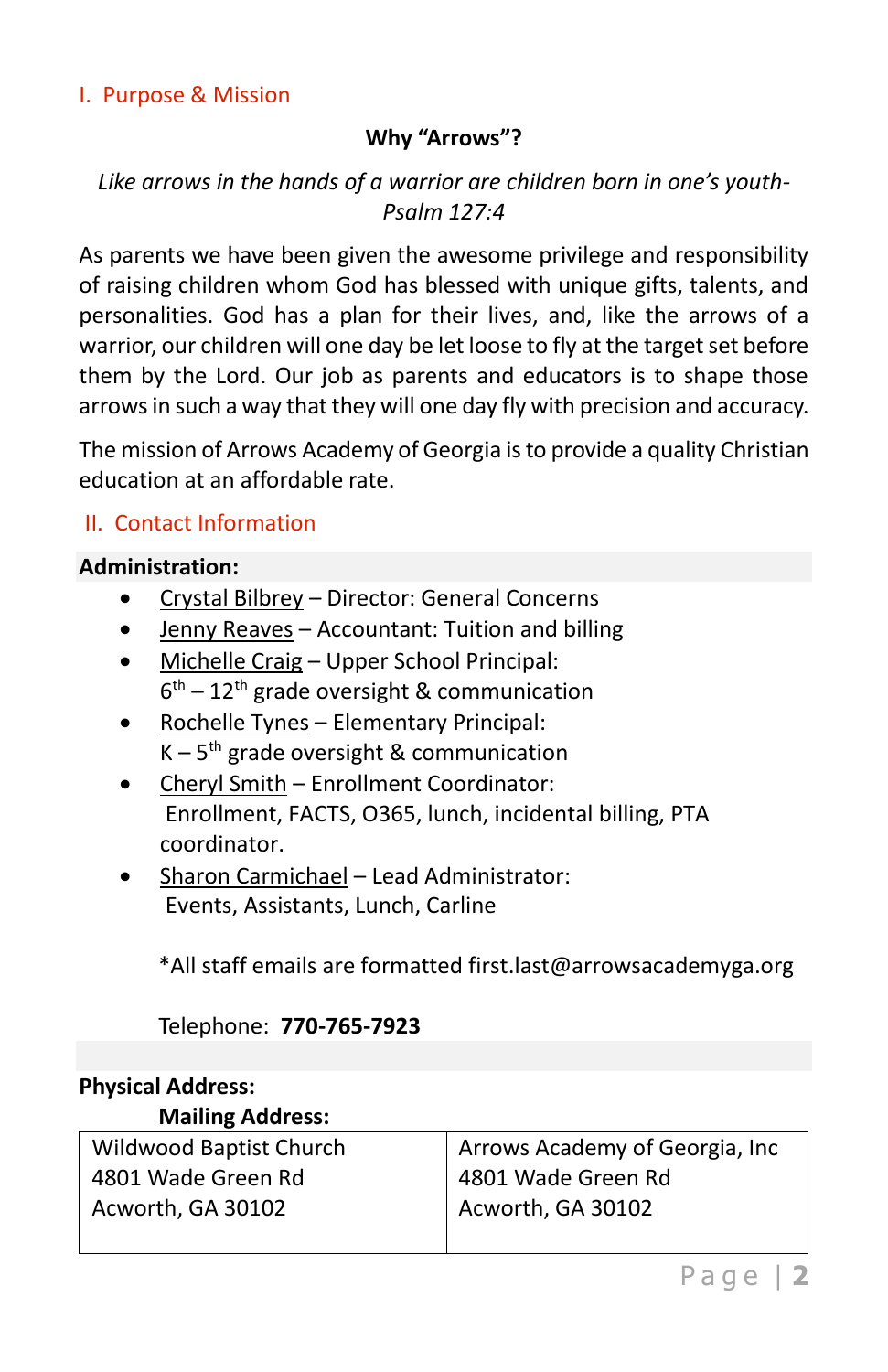#### III. Statement of Faith

Our Statement of Faith, Guiding Principles, and Essential Beliefs can be found at [https://www.arrowsacademyga.org/statement-of-faith.](https://www.arrowsacademyga.org/statement-of-faith)

Arrows Academy requires its teachers to agree to the following statement: *Each employee of Arrows Academy must be a born-again Christian as evidenced by a written testimony of God's grace, and by the testimony they live. Employees should be exemplary in their faithful attendance in an evangelical church.* 

A. In essential beliefs – we have unity "Be completely humble and gentle; be patient, bearing with one another in love. Make every effort to keep the unity of the Spirit through the bond of peace. Ephesians 4:2-3

B. In non-essential beliefs – we have liberty "Accept the one whose faith is weak, without quarreling over disputable matters." 4 Who are you to judge someone else's servant? To their own master, servants stand or fall. And they will stand, for the Lord is able to make them stand." 19 "Let us therefore make every effort to do what leads to peace and to mutual edification" 22 "So whatever you believe about these things keep between yourself and God. Blessed is the one who does not condemn himself by what he approves." Romans 14:1, 4, 19, 22

C. In all our beliefs – we show love. "If I have the gift of prophecy and can fathom all mysteries and all knowledge, and I have faith that can move mountains, but have not love, I am nothing." I Corinthians 13:2

#### IV. Admission Procedures

- Step One: (New students) Submit application form & nonrefundable fee of \$100.
- Step Two: Administration will contact you to schedule an interview and student assessment. Copies of previous transcripts are required at this time.
- Step Three: Family Interview & Student Assessments
- Step Four: Acceptance Letter and Enrollment Packets will be sent to families. Non-refundable enrollment fee of \$250 due.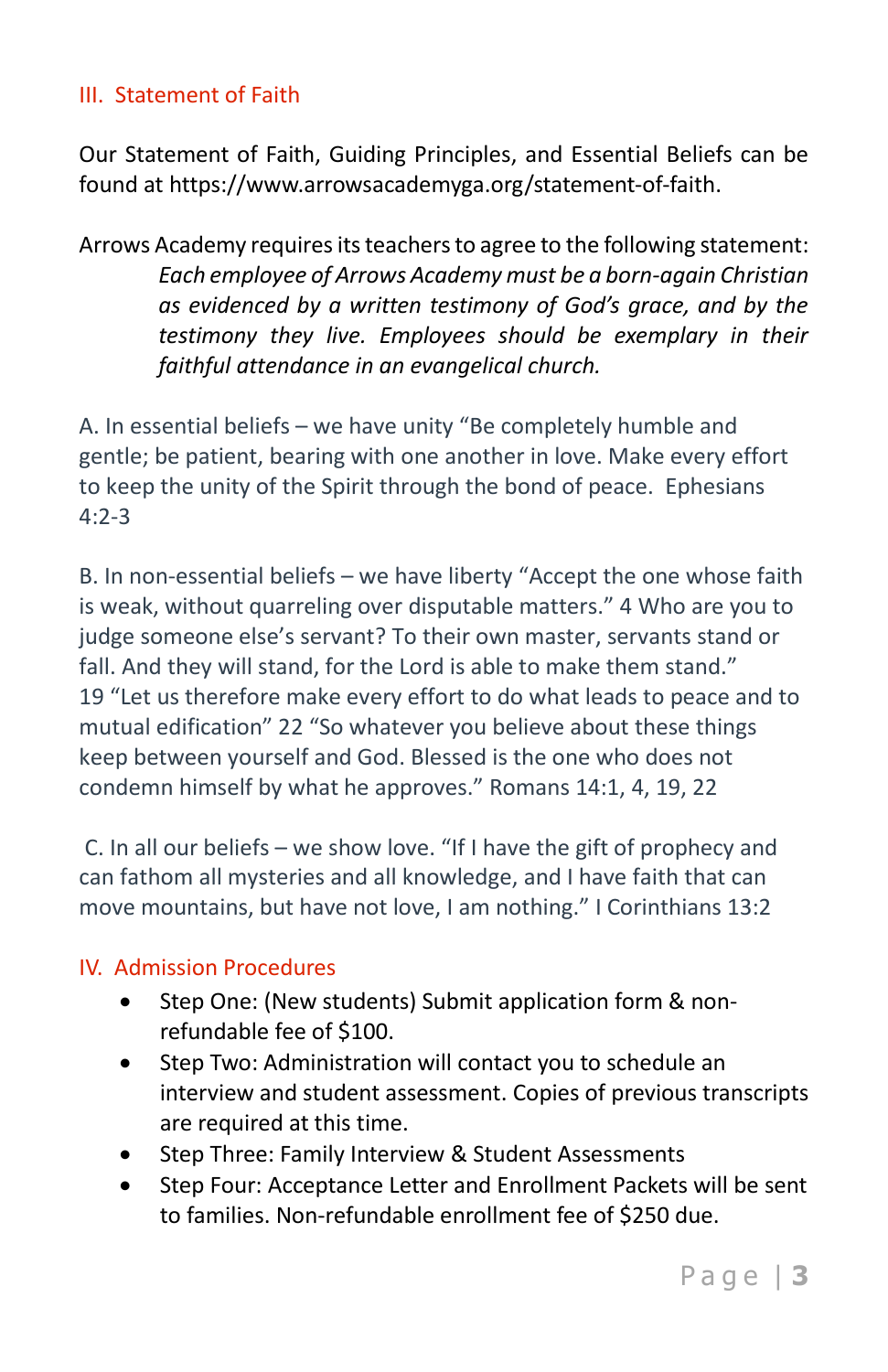- Step Five: Return all enrollment forms.
- Step Six:  $$150$  supply fee is due August  $1^{st.}$

Returning students will be given an early registration opportunity prior to new families.

New students of returning families must complete the application process.

*Arrows Academy Kennesaw admits students of any race, color, religion, or national or ethnic origin to all the rights, privileges, programs, and activities generally afforded or made available to students at the school. It does not discriminate on the basis of race, color, religion, or national or ethnic origin in the administration of its educational policies, admissions policies, scholarship and loan programs, athletic programs, or other school-administrated programs.*

Acceptance for enrollment in Arrows is at the discretion of the Administration. It is based upon the satisfactory completion of all application requirements and a thorough review of all responses on the application forms.

In order to maintain a wholesome Christian atmosphere and to prevent any negative reflection on the school itself, Arrows Academy of Georgia, Inc reserves the right to review any pertinent information, records, or circumstance of any applicant or enrolled individual. Arrows Academy of Georgia, Inc reserves the right to ask for letters of referral or may contact former schools, etc. to request references regarding any individual or family. Any information gathered will be kept confidential. Arrows Academy of Georgia, Inc reserves the right to take whatever steps it deems necessary toward any individual or family in order to ensure that Arrows' reputation and purpose are not hindered. Such action includes, but is not limited to, the denial of enrollment or removal of any student or family.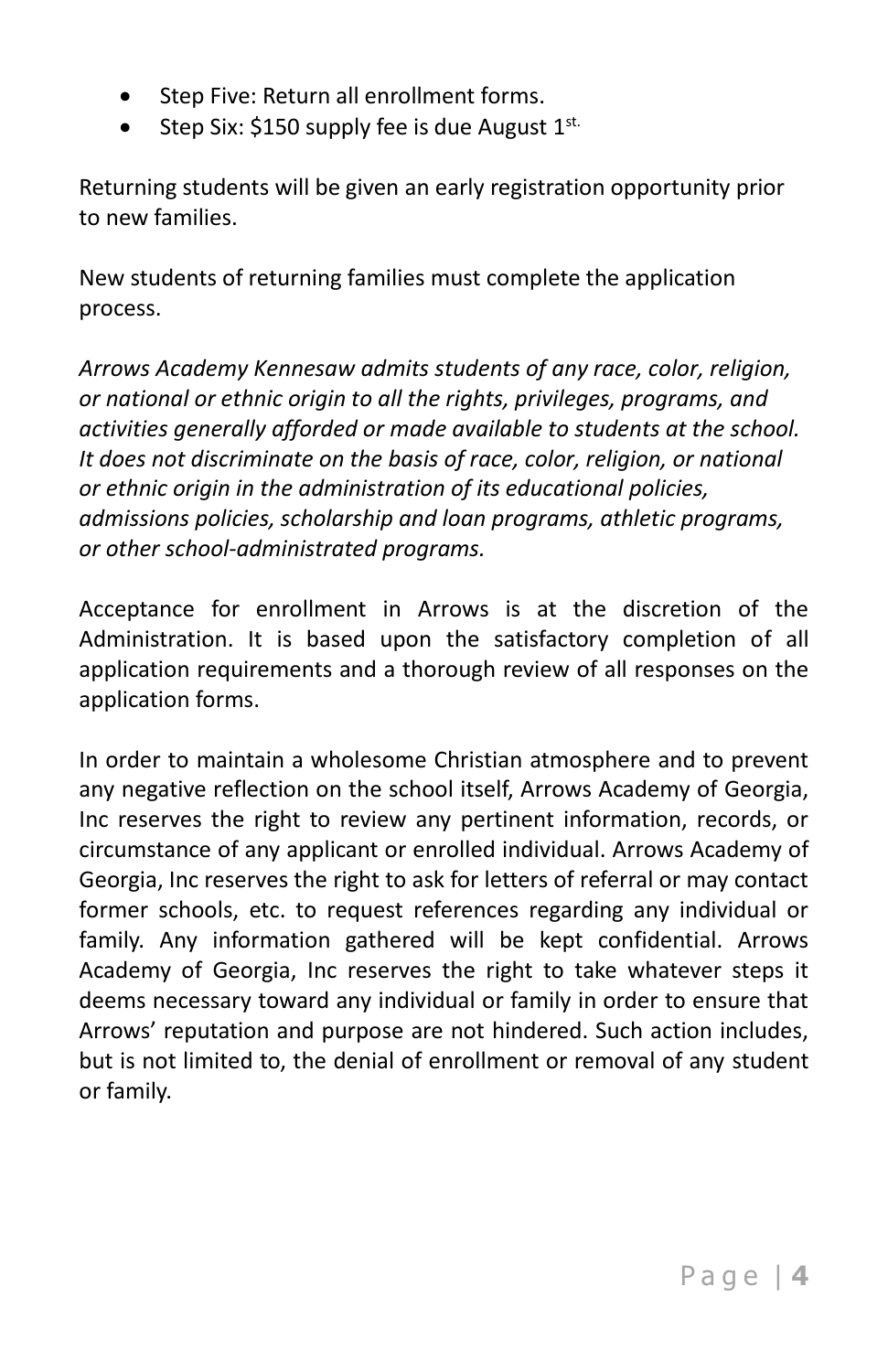## V. Financial Policy

The financial agreement as signed and agreed to upon registration will apply to all accounts:

- 1. All fees are non-refundable.
- 2. Any student with outstanding fees/tuition more than 30 days past due will not be allowed to attend classes until account is current.
- 3. No transfer of tuition or fees to other families is allowed.
- 4. The remainder of the year's tuition will be due if a child withdraws for any reason.
- 5. All withdraw notifications should be made in writing using our Notice of Withdrawal form to the administrative department 30 days prior to the student's last day in attendance.
- 6. A fee of \$25 will be assessed for returned checks.
- 7. Arrows offers 3 tuition payment options chosen upon enrollment:
	- a. Pay in full by 7/15 to receive a 5% discount
	- b. Semi-Annual Payments: 1/2 of tuition balance drafted on 7/15 and remaining 1/2 drafted 12/15
	- c. 9 Monthly Payments: Equal tuition balance payments are drafted on 7/15-12/15 & 2/15-4/15. \*No tuition payments are due in January during open enrollment month.

\*Please note if any of these dates fall on a weekend or holiday, the draft date will be the next business day.

- 8. Accounts will be subject to a late fee of  $$20$  after the  $20<sup>th</sup>$  of each month. Subsequent fees may be applied after the 30<sup>th</sup> of each month.
- 9. Tuition accounts must be in good standing before student records are released.

## VI. Drop off & Pick Up

8:15-8:25 Morning car line

- ❖ No students are, for any reason, to be dropped off before the doors are opened at 8:15.
- ❖ Please enter the parking lot to the right of the church

P a g e | **5**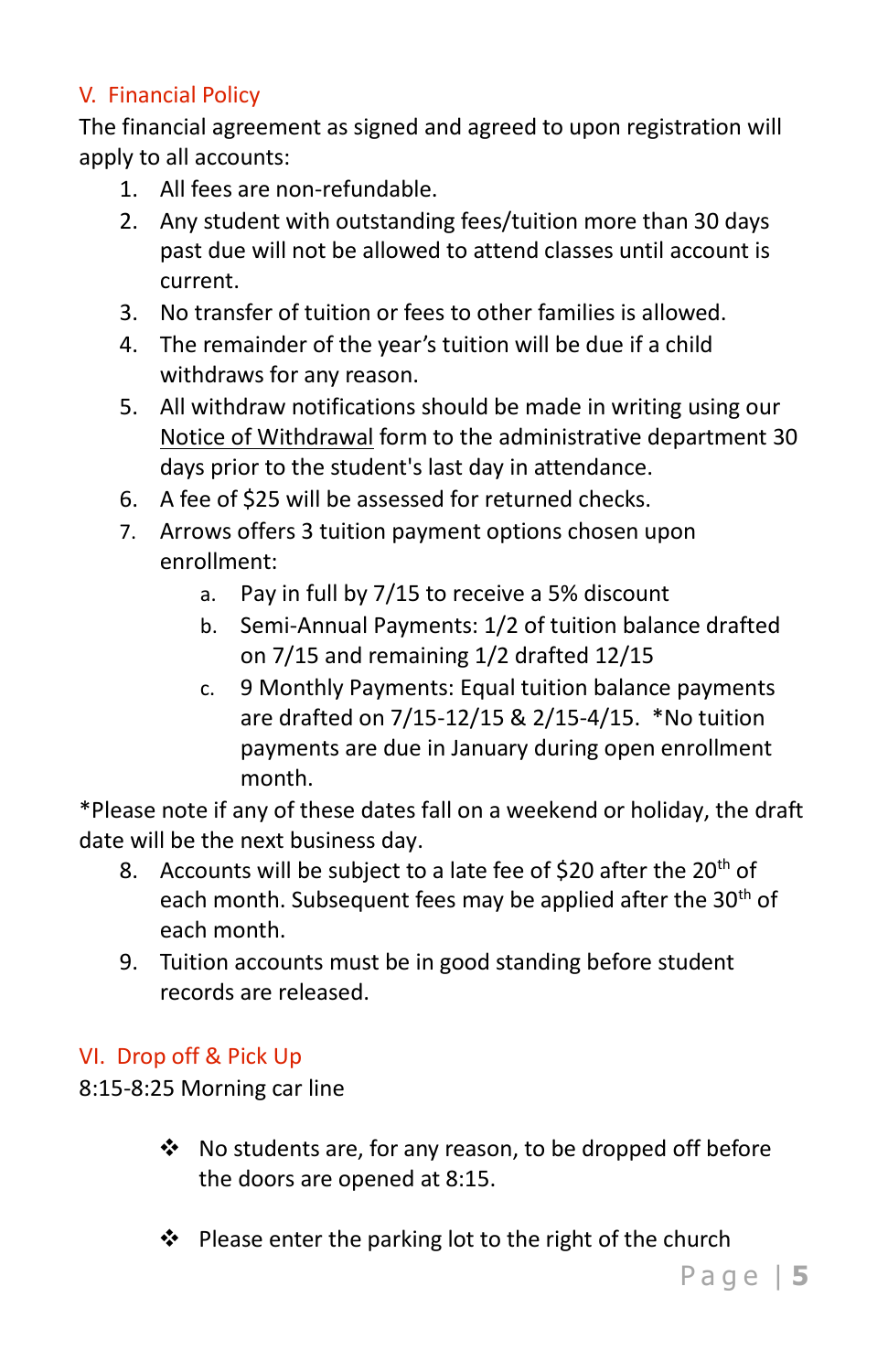(toward church offices, away from the pre-school) and follow the outer edge of the lot to the back of the building. Turn left at the back of the building and drive to the double door back entrance. Car line will begin to line up directly in front of the double steps. Exit carline by proceeding forward around the building.

- ❖ Assembly starts promptly by 8:30, so drop off should be completed by 8:25.
- ❖ Students who arrive after 8:30 will be required to park and escort their child to the door and text the school office (770- 765-7923) to be allowed access to the Arrows Entrance.
- ❖ \*Do not go to the church office or preschool for entrance to the building.
- 3:00-3:15 Afternoon car line
	- $\cdot \cdot$  Enter and exit the same as morning car line.
	- ❖ Please have your carline tag visible.
	- ❖ If you are picking your child up early, please send a note to school with your child or text the school number with this information.
	- ❖ There will be a \$1.00 per minute charge after 3:15 for any late pick-ups added to your account.

## VII. Communication

For your child to benefit the most out of Arrows Academy, parent-teacher communication is essential! Elementary children will bring home a communication folder each day that will contain all their assignments for the week, any checked work, and a space for teacher comments. **Please check this each week**. Teachers may be contacted via email or a conference may be scheduled upon request. **Car line and at the end of class are not good times to discuss concerns, make payments, return forms, etc.**

To streamline accurate and timely communication and to fulfill our end of the partnership, we use a program called FACTS to communicate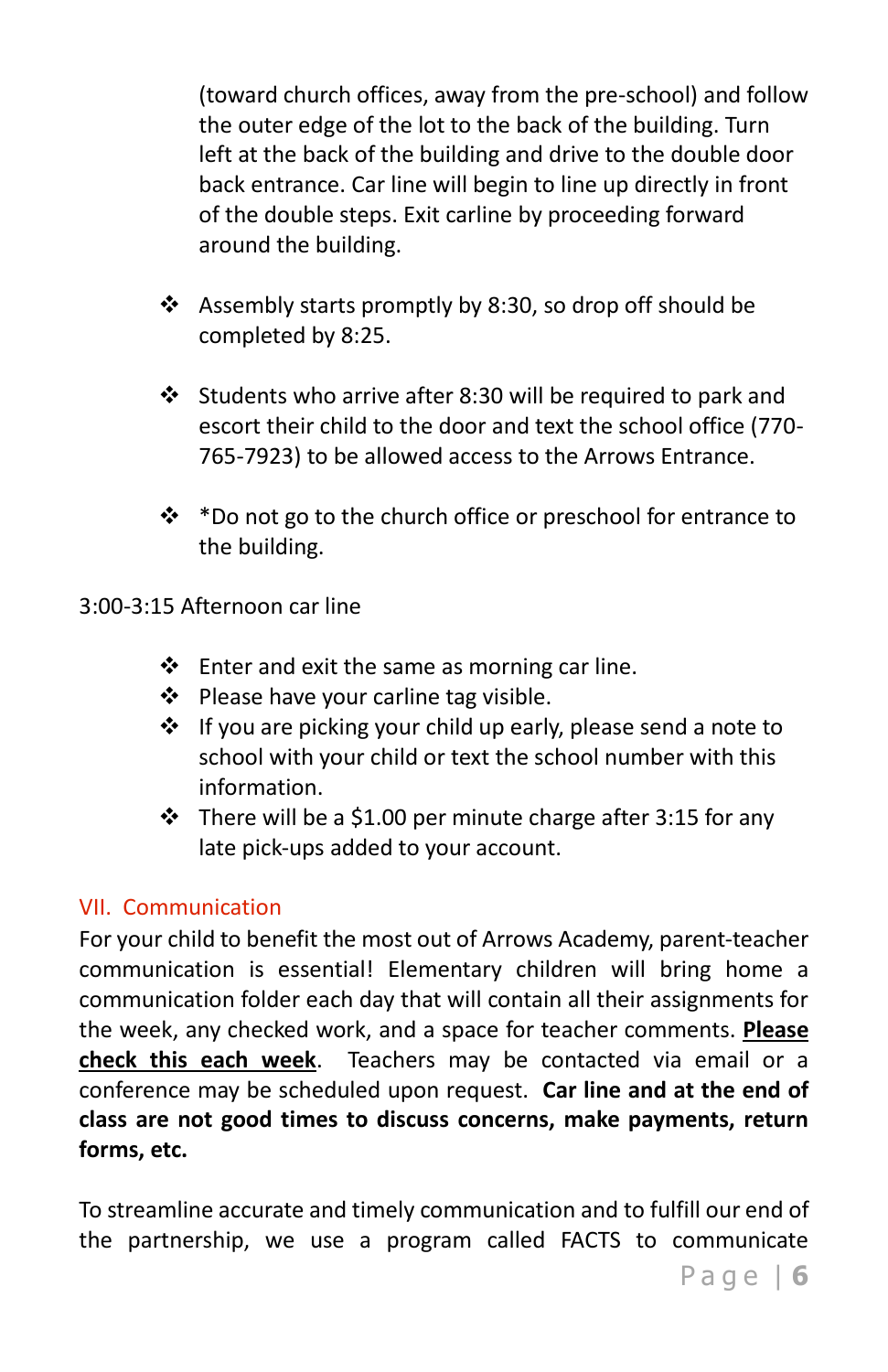homework, grades, missing work, announcements, and assignment details. You will receive log in information and can use any computer with internet access and/or download an app on your tablet or phone.

Do not depend on the Long Range Plans for homework assignments. While teachers have provided an overview of the year, plans may change and these documents will not be updated on a regular basis.

To provide more streamlined and effective communication, please contact the appropriate person with questions:

| <b>Contact Directory:</b>                   |                                           |
|---------------------------------------------|-------------------------------------------|
| <b>Elementary</b>                           | Rochelle.tynes@arrowsacademya.org         |
| <b>Communication -</b>                      |                                           |
| Middle & High School                        | michelle.craig@arrowsacademyga.org        |
| Communication                               |                                           |
| Special Events, Lunch,                      |                                           |
| <b>Carline, Assistant</b>                   | Sharon.carmichael@arrowsacademyga.org     |
| positions                                   |                                           |
| FACTS, O365 accounts,                       | cheryl.smith@arrowsacademyga.org          |
| <b>Tuition Accounts/</b>                    | Jenny Reaves, billing@arrowsacademyga.org |
| <b>Billing</b>                              |                                           |
| Leadership, general school Crystal Bilbrey, |                                           |
| questions                                   | crystal.bilbrey@arrowsacademyga.org       |
|                                             | (day-of texts: 770-765-7923)              |

## **FACTS homework**

Homework will be posted by 8 am on Thursday mornings, do not print weekly homework prior to that time.

- K-5<sup>th</sup>: Check student Communication Folders and FACTS weekly.
- $\bullet$  6-12<sup>th</sup>: FACTS is primary way to see homework, class announcements, etc.
- Schoolwide announcements for all grades will be posted on FACTS.

Rarely, high school students will have assignments to complete on Tuesday night. They will be informed in class and should check FACTS if the teachers instruct them to complete an assignment prior to Wednesday classes.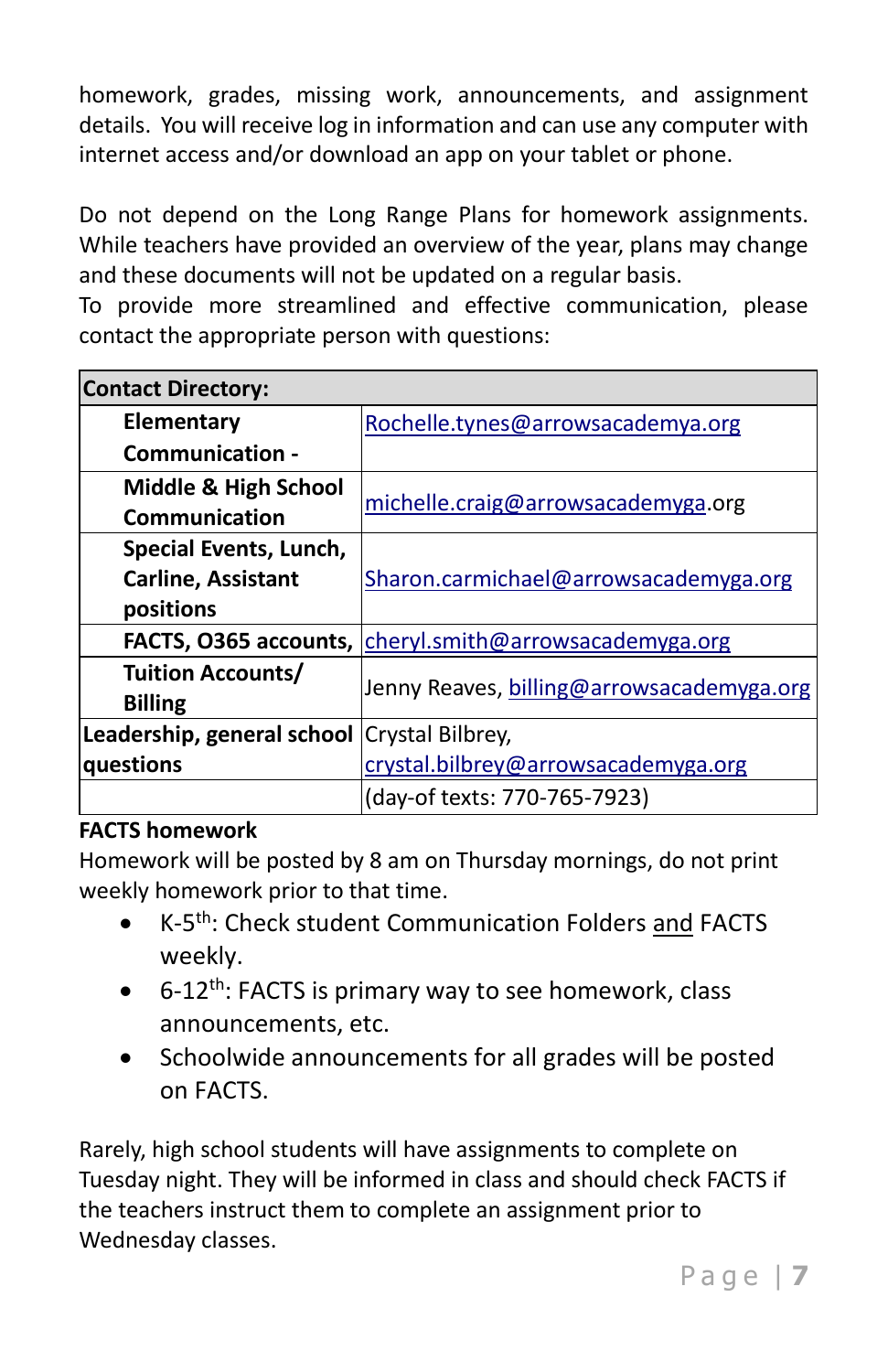Each parent will have access to Parent Portal in FACTS. Upon registration your account is set up with the information you initially provided on your forms. It is the parent's responsibility to verify your information is correct by logging in to FACTS and reviewing your family information. Any updates or corrections to this including email, phone, address, etc will also be the parent's responsibility. Additional information, such as transportation forms may also be completed here.

## VIII. Dress Code

Everyone on campus should always be dressed appropriately. Our goal is to shepherd the hearts of our students and value modesty. First period teachers should recognize and address any dress code violations.

> No low-cut necklines on shirts, tanks with spaghetti straps, shirts that reveal midriffs or have inappropriate pictures/slogans. No lace or see-through tops without a dress code appropriate shirt underneath.

• Shorts should fall no more than 4 inches above knee.

Little girls' skirts/dresses should have shorts underneath. Older girls' skirts should fall no more than 4 inches above knee.

Pants should not show any part of a guy's undergarment due to bagginess or holes.

• No holes in jeans or pants higher than the limits for shorts and skirts.

• No tight clothing. Leggings must be worn with a finger-tip length shirt/skirt over them.

Hats may not be worn in the building.

Shoes should always be worn. Sturdy, closed toe shoes are strongly encouraged for elementary students on the playground.

Students should not have visible tattoos or piercings other than girls' earrings.

If the dress code is not followed and/or attire is a distraction to others, the student will be asked to put on an over-garment provided by administration or be supplied a new garment by the parent.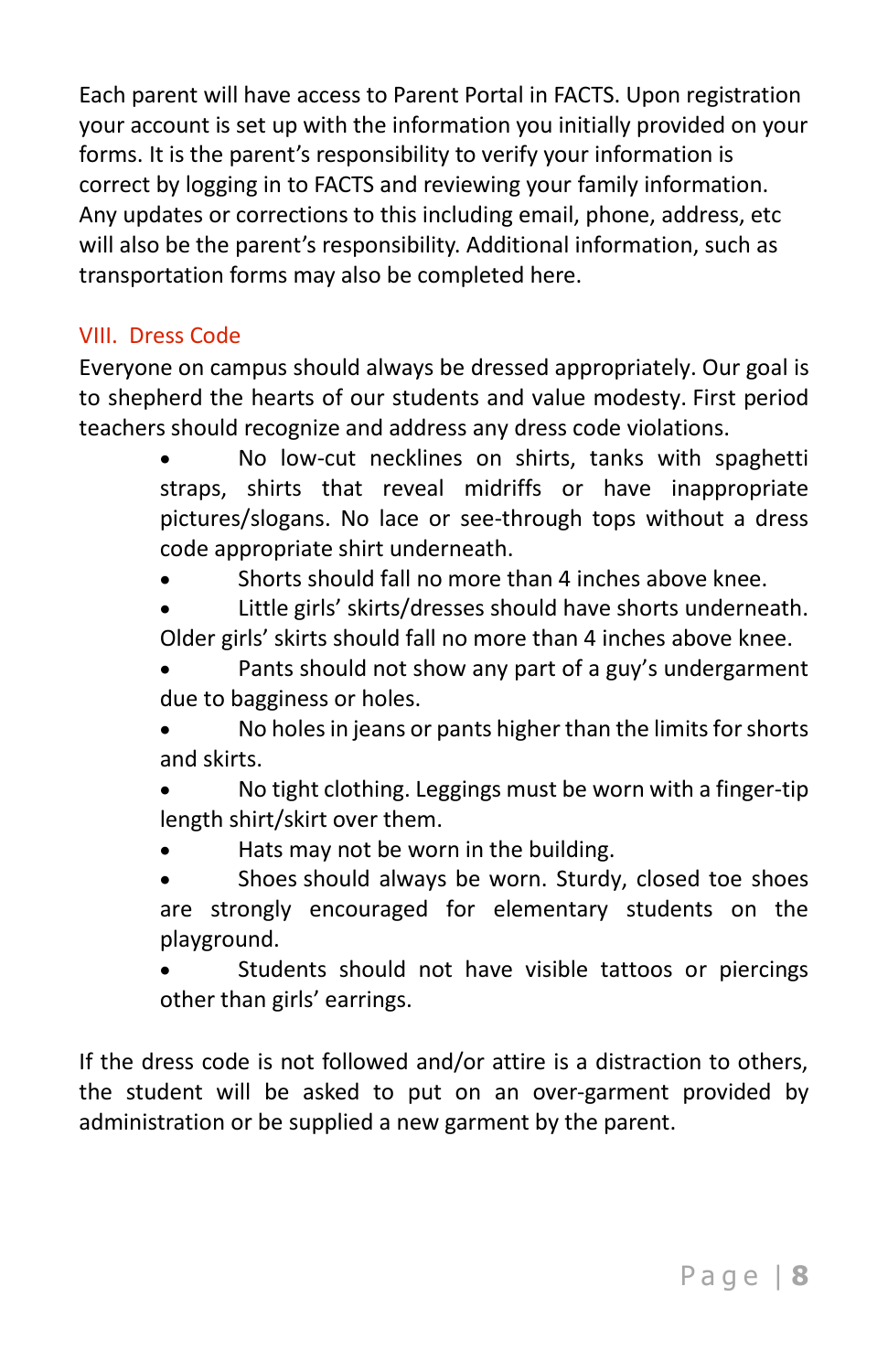#### IX. Phones, Electronics, & Technology

Phones and electronics, including headphones, are not to be used on campus. If a student brings a phone, it will be confiscated and returned only to that student's parent at carline. Students taking computer classes or study hall may bring their laptop to school for use in that class. Use of laptops are limited to educational purposes only. Some classes will request students to bring a device to school for in-class activities. Any device seen in use outside of these classes will be confiscated and the student may forfeit their privilege to participate in such activities.

All students in grades 6 – 12 will receive a Microsoft Office 365 account. These accounts are intended for school use only. Student access has been limited where possible to prohibit unsupervised conduct. It is the parent's responsibility, however, to oversee the use of these accounts. If inappropriate conversations or activity is suspected, students may lose the privilege of this access.

## X. Care and Use of Facilities

We are privileged to be able to use our host church and are entrusted to be good stewards of this facility. If any damage has occurred to the property/facilities of the church or property of Arrows Academy, the student and/or student's family will be held responsible for replacement or compensation for the damages incurred.

#### XI. General Guidelines

- All parents and children should enter the back of the building through the double doors. This is the official Arrows Academy entrance. **Do not use the door at the front of the church, the office, or the preschool doors.** Aside from carline times, doors will be locked, and our school phone must be contacted to gain entrance*. Please text 770-765-7923 if you will be arriving outside of normal carline times.*
- Students and parents must always remain in the Arrows area. Doors and areas will be clearly marked.
- Students should not be outside or on the playground during Arrows Academy hours unless under parent or teacher supervision.
- All trash, both inside and out, should be thrown away in proper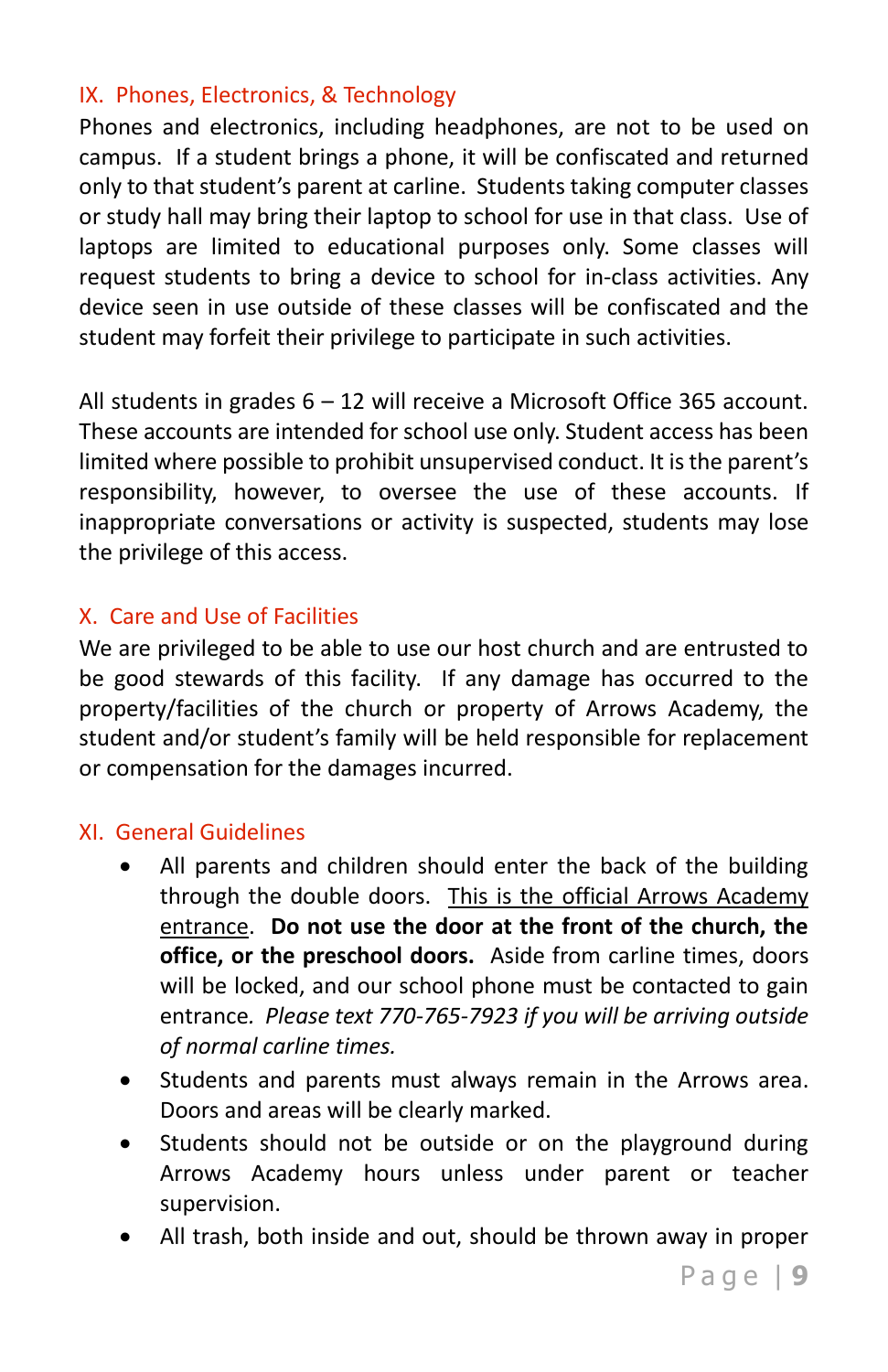receptacles.

- Students should not be in the building after hours unattended.
- Siblings of Arrows Academy students must be supervised at all times when on campus.
- No gum
- No weapons
- No fireworks
- No drugs or alcohol
- Public displays of affection will not be tolerated at school. This includes opposite and same sex students from holding hands, embracing, rough physical contact, etc. Any concerns of this nature will be addressed immediately by school faculty.
- To protect our students, Arrows Academy reserves the right to conduct unannounced and random searches of belongings while students are on campus if we suspect potentially harmful contents.

## XII. Visitor Policy

We love family support and visitors! In order to help our classes run smoothly, we do have a few requests:

- Be sure to sign-in, sign-out, and wear a visitor name tag at all times.
- Please limit your visit to no more than 30 minutes.
- Please do not interrupt or interact with the teacher or assistants during class and transitions. If you have questions, save them for an arranged conference time.
- If helping with snacks, please do not distribute food or drink to any students without teacher permission. Many of our Arrows have food allergies, some severe.

Thank you for your cooperation in helping our students have a productive and healthy learning environment!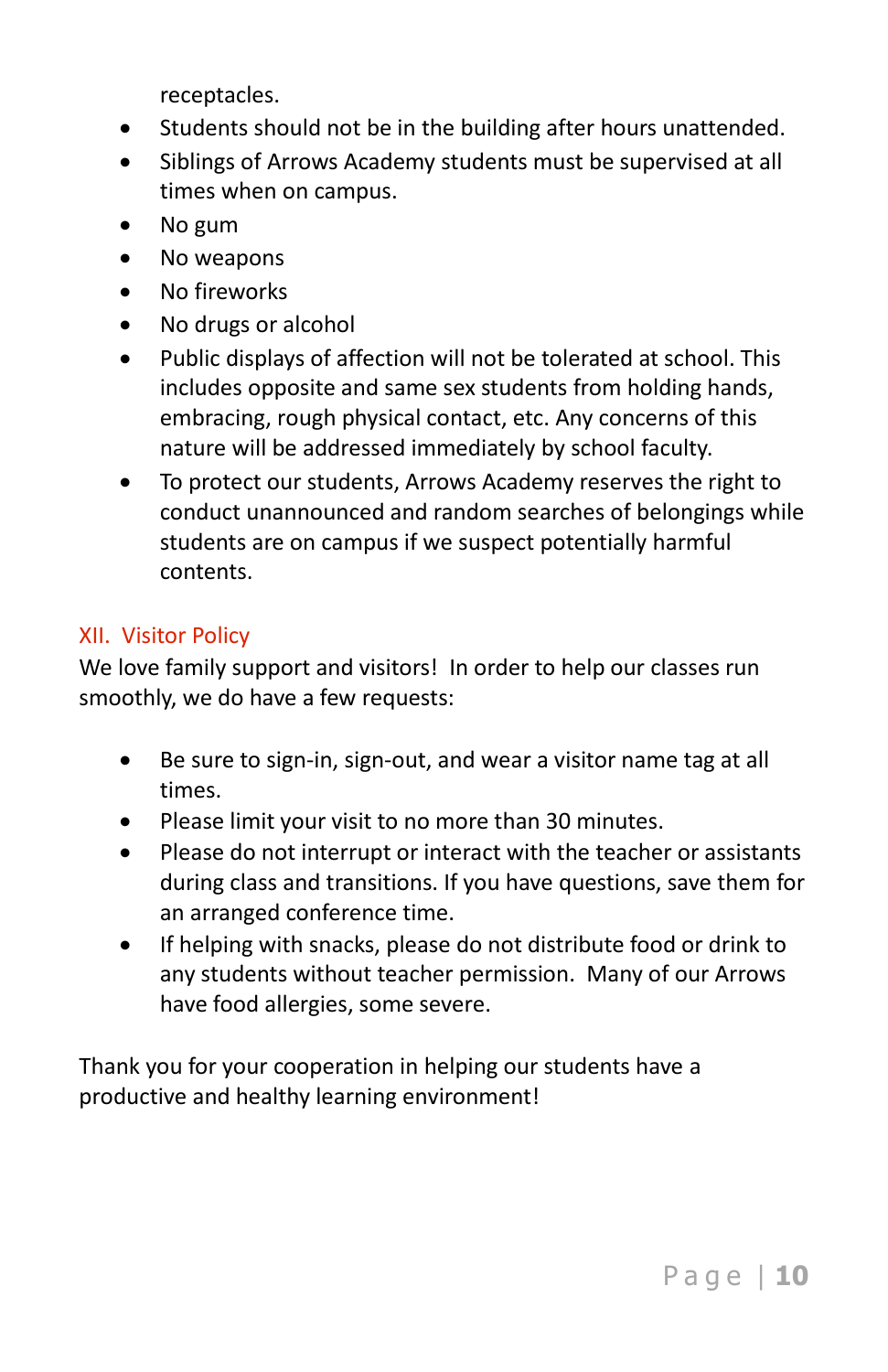#### XIII. Emergency Plans

Emergency Plans are in place and practiced throughout the year.

**FIRE DRILL PROCEDURE:** Emergency Evacuation plans are posted inside each classroom. Students usually participate in a fire drill during the first semester of school.

**TORNADO DRILL PROCEDURE:** Students usually participate in a tornado drill during the 2<sup>nd</sup> semester.

**INTRUDER PROCEDURE:** Exterior doors remain locked during the school day. Should an intruder gain access, teachers will be notified via our school two-way radio system.

#### XIV. Discipline

The Bible clearly indicates that parents are responsible for the discipline (that is, training for instruction) of their children. Arrows Academy exists to assist parents in their God-given responsibilities. Arrows Academy does not seek to assume a task that God has given to parents, but only to serve, in a limited way, as the parents' appointed and authorized representatives in the child's training process. During school hours and at other school related and school supervised functions, students are to respond to school faculty and supervisory staff members with obedience in action and respectfulness in attitude. Failure to maintain an appropriate attitude of respect and obedience toward school authority, which manifests itself in improper behavior or violated standards, will result in appropriate disciplinary action. The school expects that parents will support the administration of such disciplinary action by encouraging obedience and respectfulness to the authorities in the school, as well as the staff of the church who also minister in the facility.

#### XIV. Disciplinary Process

**Classroom rules:** Each teacher will develop a set of rules to govern their classroom to provide a safe and positive environment for learning. These rules will be the basis for conduct for those students throughout the year. Classroom guidelines for behavior and work may vary slightly among teachers. Students are expected to adjust and accommodate these differences and are expected to be a good example. Attitudes, behavior,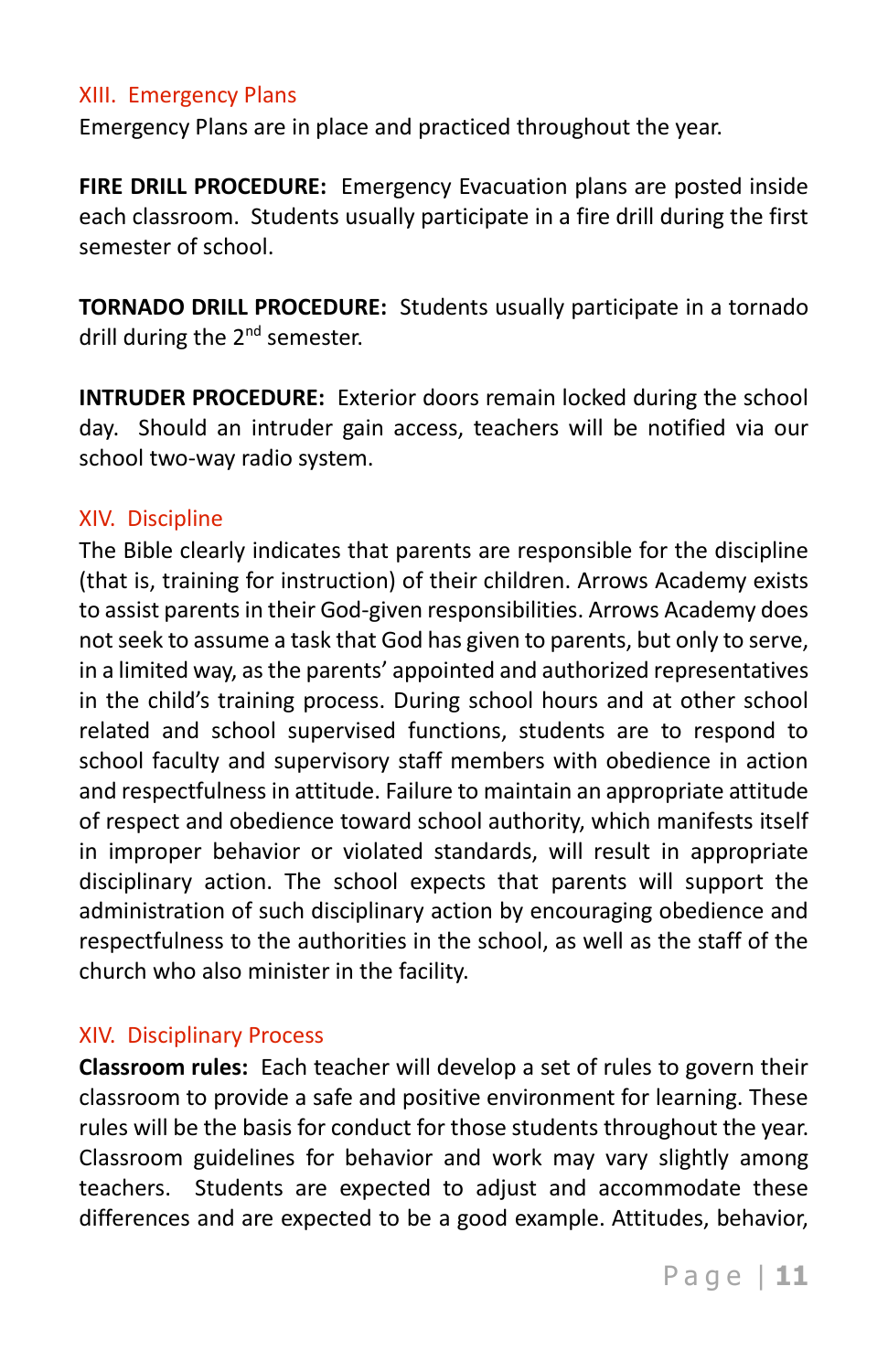and speech that discourages an atmosphere conducive to learning will not be tolerated. Behavior modifications that create a distraction in class will not be allowed and, in the interest of protecting limited class time, will be permitted at each teacher's discretion.

**Positive Reinforcement:** Teachers will have a plan in place to encourage and reward hard working students. Some examples may include class coupons, stickers, class treats, and awards.

## **Correction:**

- 1. Verbal correction/counsel- the teacher may privately and prayerfully have a discussion with a student concerning misconduct, poor attitude, lack of responsibility, etc. At this point the teacher is free to explain the concerns. If the student is responsive and has a teachable heart no further discipline will be needed.
- 2. If, after two warnings in class, a student continues to be disruptive he/ she will be taken to the office to protect class time. The administrator will discuss the student's actions with them and decide further consequences. Consequences will be weighed according to the severity of the situation and the student's response. Examples of consequences could be: Silent Lunch, Inschool suspension, walking laps at recess, cleaning, and ageappropriate work.
- 3. Parent notification If an ongoing pattern of behavior issues develops, parents will be notified via FACTS about their student's behavior or attitude and be asked to fulfill their God-given role of correction. All middle and high school students also receive a daily behavior grade which is designed as an indicator to parents of their child's behavior in class.
- 4. Disciplinary Probation Probation gives the student the opportunity to correct a serious problem. Reasons for probation are as follows:
	- a. Continued, deliberate disobedience.
	- b. An unchanged rebellious spirit that continues after counseling and prayer.
	- c. A continued negative attitude and bad influence upon other students.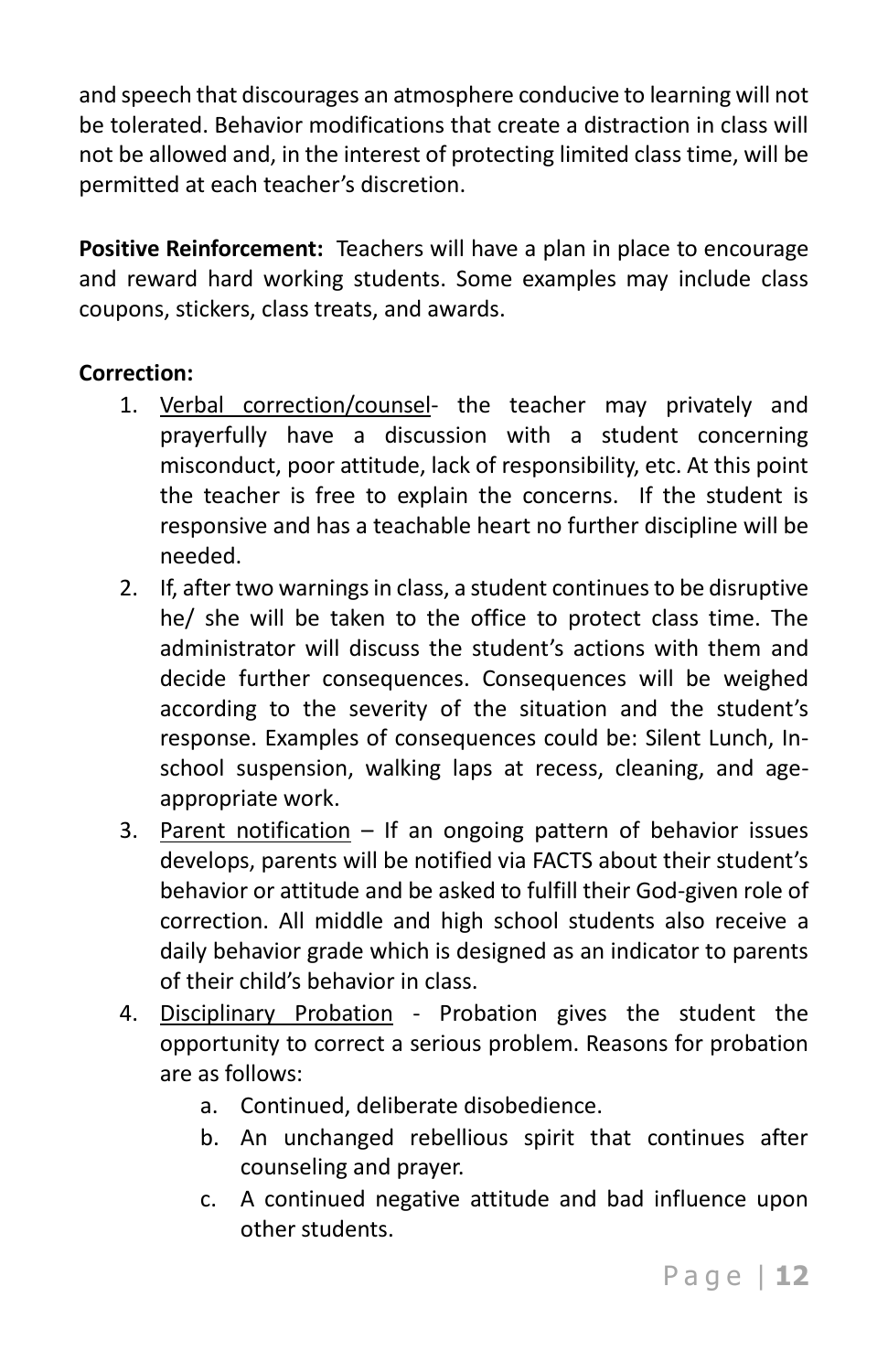- d. A serious breach of conduct inside or outside of the school that negatively affects the testimony of the student/school.
- 5. Silent Lunch will be assigned at teacher discretion. After 3 silent lunches have been served, parents will be contacted. A 4<sup>th</sup> silent lunch will result in a parent chaperone within one week of the incident.
- 6. Any student found to be in possession of drugs or weapons of any kind, including pocketknives and imitation weapons, engaged in fighting, or a student on disciplinary probation who continues to act out in deliberately and negatively may be suspended or expelled from arrows Academy depending on the severity of the behavior.

**Disciplinary process:** Students who are sent to the office by teachers for repeatedly disrupting class can expect the following:

- First third offense = Silent lunch,  $3^{rd}$  silent lunch will result in parent notification
- Fourth offense = Silent lunch and required parent chaperone within one week of the incident & student placed on academic probation
- Fifth offense = In-school suspension

## **Behavior Module in FACTS: Demerits will be entered into FACTS when students are sent to the office and parents will be notified by email.**

Examples of demerits that may be sent to office:

- 1. Continued disruption after teacher's 3 step behavior plan
- 2. Destruction of property
- 3. Cell Phone Use
- 4. Bullying
- 5. Cheating
- 6. Dress Code Violation
- 7. Fighting
- 8. Inappropriate language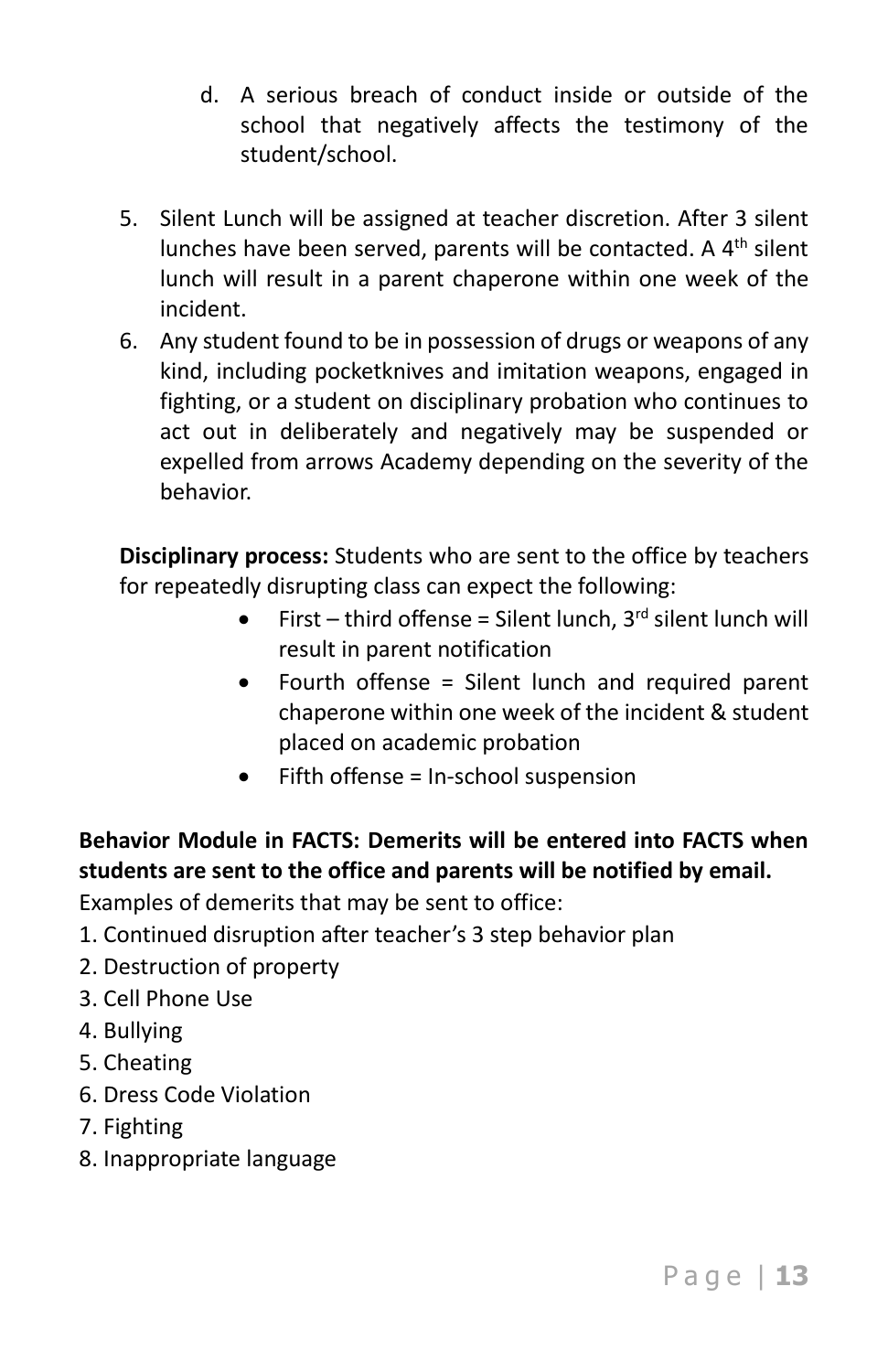#### XV. Parent Volunteer Positions

*Events ONLY take place with parent support!* As part of the enrollment process, families are asked to choose an event to help with during the year. This may involve sending in food, supplies, set-up, and/or clean-up. Please consider donating your talent or expertise as well. While families are only asked to assist with one event, involvement above and beyond that amount would be a welcome blessing. Please feel free to contact our PTA to find ways to serve.

#### XVI. Grades and Progress Reports

Syllabi and Semester reports will be given to families to help them keep records of the subjects taught at Arrows Academy. Parents will be able to track student progress via FACTS.

- Report cards will not be released if tuition accounts are delinquent.
- Parents are responsible for maintaining records (hard & soft copies) of report cards. As a homeschool family it is your responsibility to provide accurate records for transferring schools.
- AAGA staff are not high school academic advisors or counselors. We will provide resources to assist in planning for graduation. Verifying graduation requirements is each parent's responsibility.

|                                | <b>Grading Scales</b>        |
|--------------------------------|------------------------------|
| <b>Grades K-2</b>              | Grade 3 & up: Core subjects: |
|                                |                              |
| <b>E= Exceeds Expectations</b> | $A = 90 - 100$               |
| <b>M= Meets Expectations</b>   | $B = 80 - 89$                |
| N= Needs Improvement           | $C = 79 - 70$                |
|                                | $F = 69$ or below            |
|                                |                              |

Assignments will be weighed within the following parameters. Please see your course syllabus for weights specific to each class.

25%-45%= Homework 15%-30%= Class work & Participation 20%-45%= Quizzes, Tests, & Projects  $5\%$  =  $6<sup>th</sup>$  & up will also have behavior/participation incorporated into their class grade.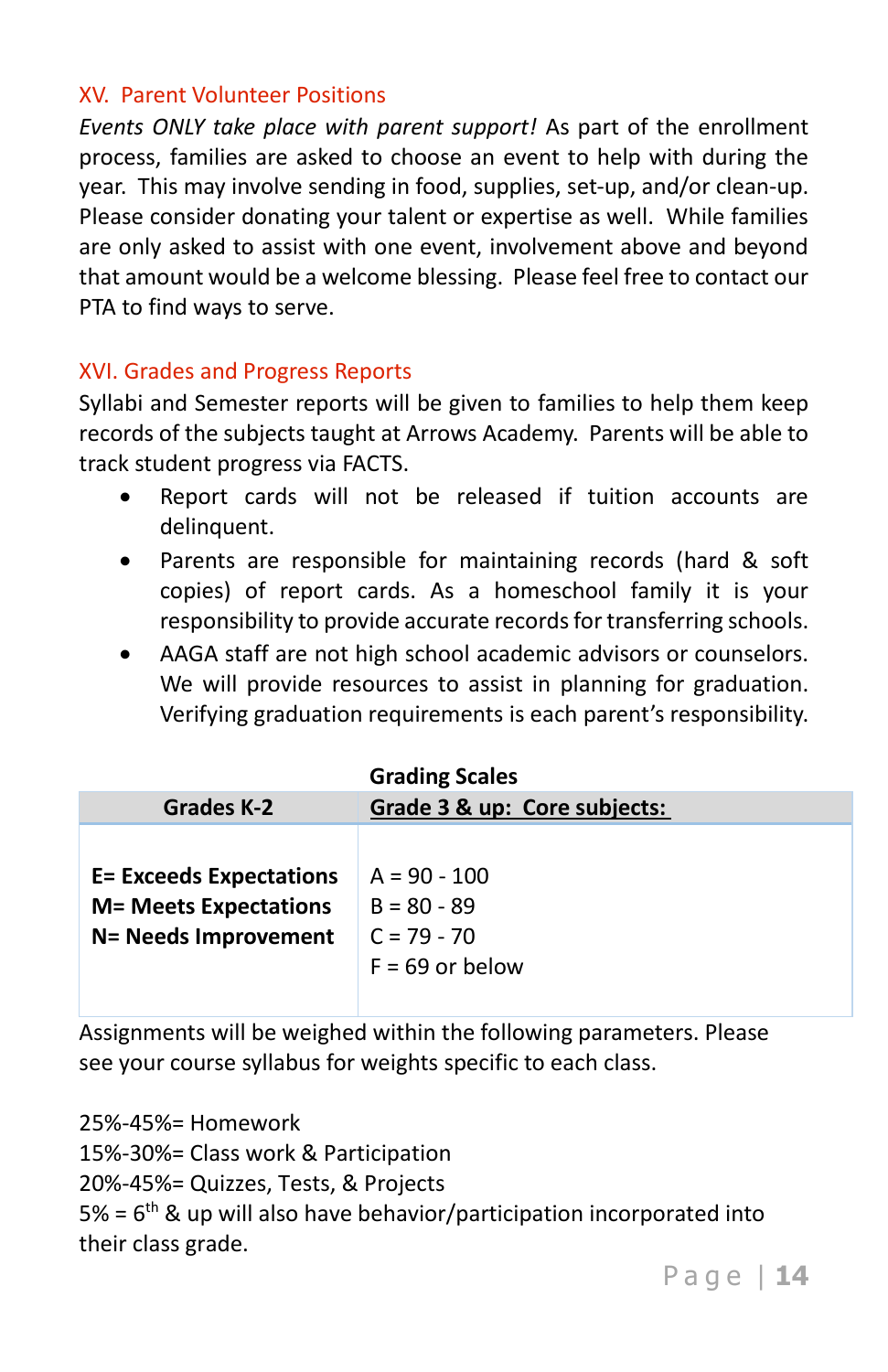To allow for trips, etc. that are part of each homeschooling family's life, up to two regular homework grades per course may be dropped each semester (see individual syllabi for details). Dropped grades will be applied at the teacher's discretion and will not apply to quizzes, tests, projects, or special assignments. Additional exceptions will not be made aside from extreme situations and with administrative approval.

The homework policy for students who miss a day or two is that a student's work is due on the day they return. If they miss multiple days, special arrangements can be made with the teacher. Please refer to each course syllabus for specific late work policies. No work will be accepted after two weeks have passed since the due date without special approval from the principal.

**Students who are in class on the day of a test or quiz are responsible to take that assessment on the day it is given.**

## XVII. Middle & High School Students

**Accreditation: (Middle and High School)** AAGA is not an accredited school, however we do have a relationship with an accreditation service to ensure that the high school courses we offer meet requirements. In order to maintain this service, all high school level students will be held to the same academic standards despite medical conditions, academic exemptions, IEPs, or other agreements. We will provide a set of oncampus accommodations such as extended test time, but no modifications to work will be made. For more details, please request a copy of our Accommodations and Modifications document. This requirement also applies to the courses required for graduation. While homeschool parents do have some flexibility in the courses they choose, we reserve the right to hold all Arrows Academy students to the recommended course of study for all students.

## **High school courses not taken at AAGA:**

We recognize that some parents may choose alternatives for high school courses, either before joining AAGA or during their time as a student. Only classes taken on campus at AAGA will be included in our transcript.

Parents choosing to register with an accreditation service will provide our transcript/ report card to the accrediting service along with reports from dual enrollment or any other institution.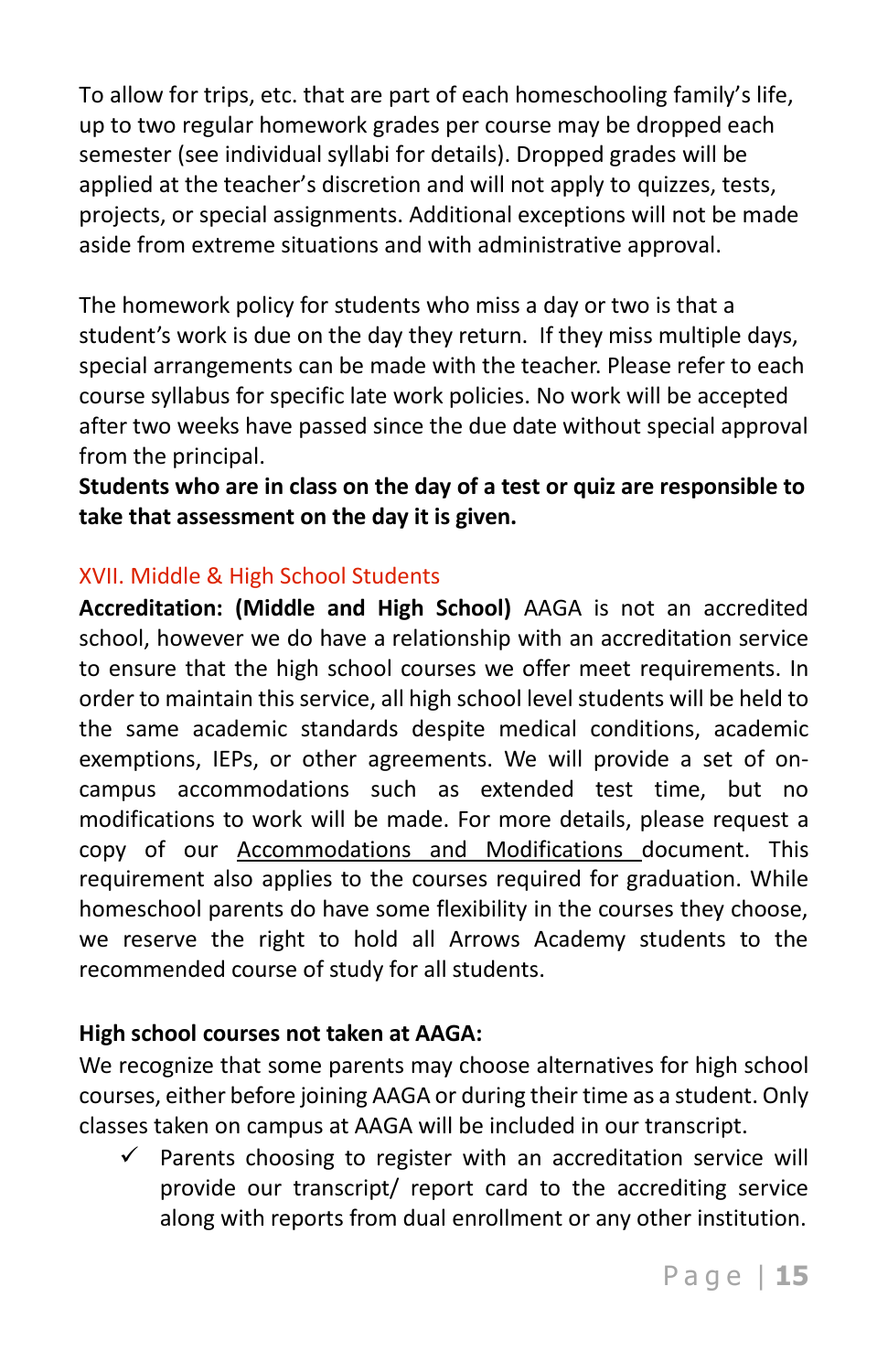- $\checkmark$  Parents choosing to not register with an accreditation service are responsible for verifying graduation requirements are met and record keeping of all courses, including those taken at AAGA.
- $\checkmark$  Any student seeking a diploma from AAGA must meet the prescribed course of study as indicated on our Graduation Requirements documentation. For required courses not taken at AAGA or an accredited school, the following must be provided to the school as evidence of successful completion before a diploma is approved:
	- o A course syllabus including the course term, course title, curriculum used, instructor's name and email, and grading requirements.
	- o Two samples of course work (for literature classes these should be essays.
	- o Two graded tests
	- o Final grade report for the course

**Math students**: Please note that solutions manuals and/or teacher editions are to be in the parent's possession, not the student's. To protect our students from temptation or the suspicion of cheating, please use the solution manuals and teacher editions according to each math teacher's request.

**Plagiarism**: Cheating will not be tolerated. Students must complete all work by themselves unless designated by the teacher as a partner or group assignment. All manners of cheating, including plagiarism will result in an automatic zero for that assignment. This includes but is not limited to copying sources such as Spark notes, Cliff Notes, internet sites, etc. and will also result in disqualifying a student from honors credit for that course. Passive plagiarism will be treated in this same manner and both parties will be held responsible. Examples of passive plagiarism include: allowing a friend to "borrow" a workbook, text, or assignment with the necessary work completed or already in progress.

**Academic Probation**: Students who earn less than a 70% for their final grade in any course may only continue at AAGA the following year at the discretion of school administration. If approval is given, the student will be on academic probation and must fulfill all requirements listed in their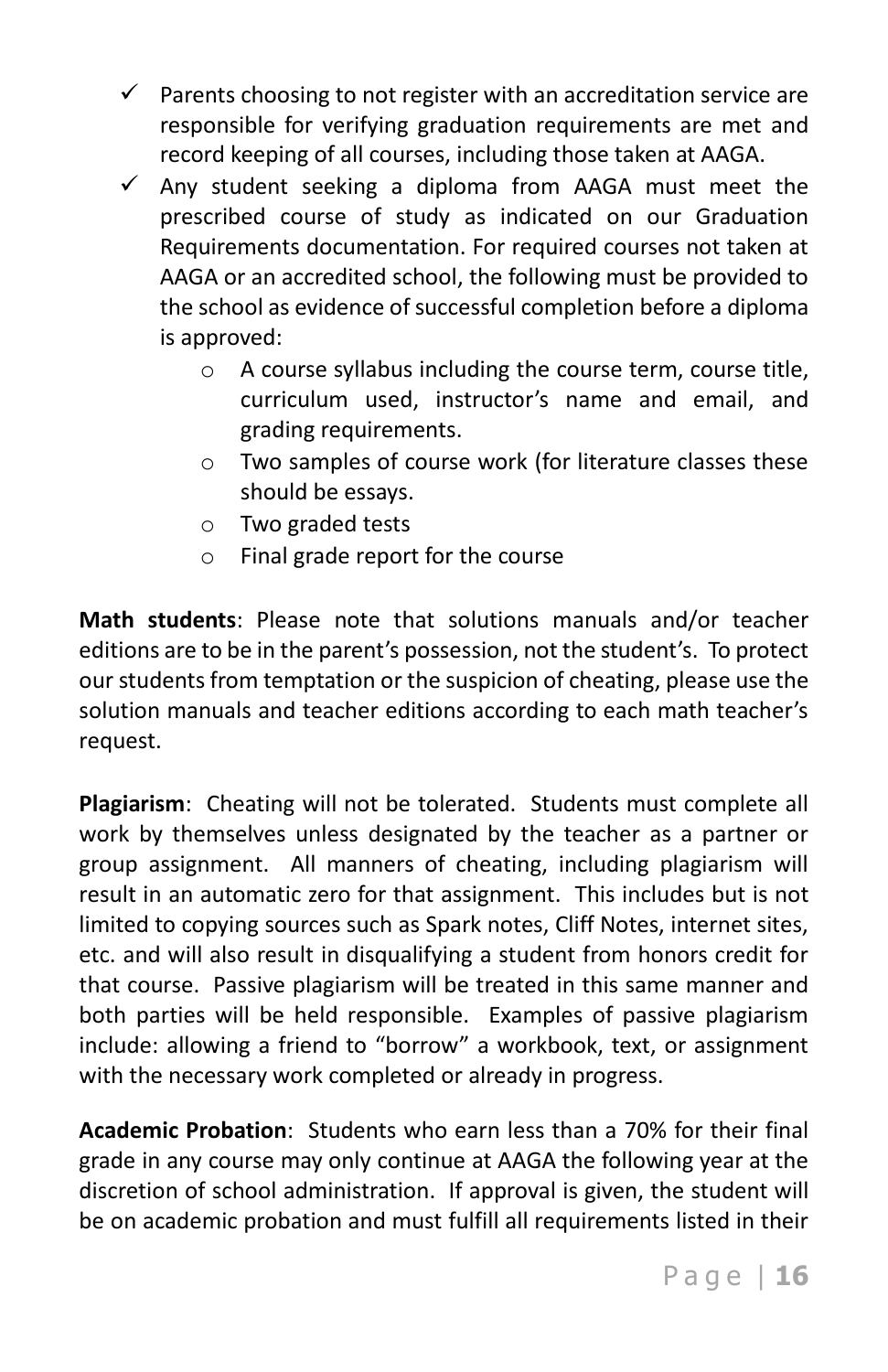individual academic probation agreement.

**Weekly Behavior/Participation Grade**: After each class, students will receive a grade according to the following scale:

- $\geq$  10= Student was on task, actively participated and was not a distraction to others
- $\geq$  8= Student needed redirection more than once and/or was a distraction to others
- $\geq$  6= Student was not on task and/or was a significant disruption to others.

This score will be added to the FACTS gradebook each week, so parents can view and follow up with their student accordingly.

**Student Drivers**: Students with driver's licenses will be permitted to drive with written notification to the AAGA staff. Upon receipt of a copy of the student's driver's license, a parking pass will be issued and must be displayed in the windshield while student is on school grounds. Early dismissal will not be permitted without written consent from the parent. Transportation of other students will not be permitted unless previous arrangements have been made between all parental parties involved and Arrows Academy. Students will be instructed to park in a designated area of the parking lot at all times. Failure to park as instructed or any display of unsafe behavior while operating a vehicle on campus may result in loss of this privilege.

## XVIII. School Closings

In the event of inclement weather, AAGA will follow the closing policy of Cobb County. When possible, we will alert via Facebook, email, and/or FACTS.

In the event of community spread of a virus such as flu or COVID-19, we will follow recommendations of governing authorities and of our host facility. During a prolonged closure we will implement our distance learning protocol.

Arrows Academy of Georgia, Inc does not reduce or refund tuition for days missed due to emergency closings for weather, severe and widespread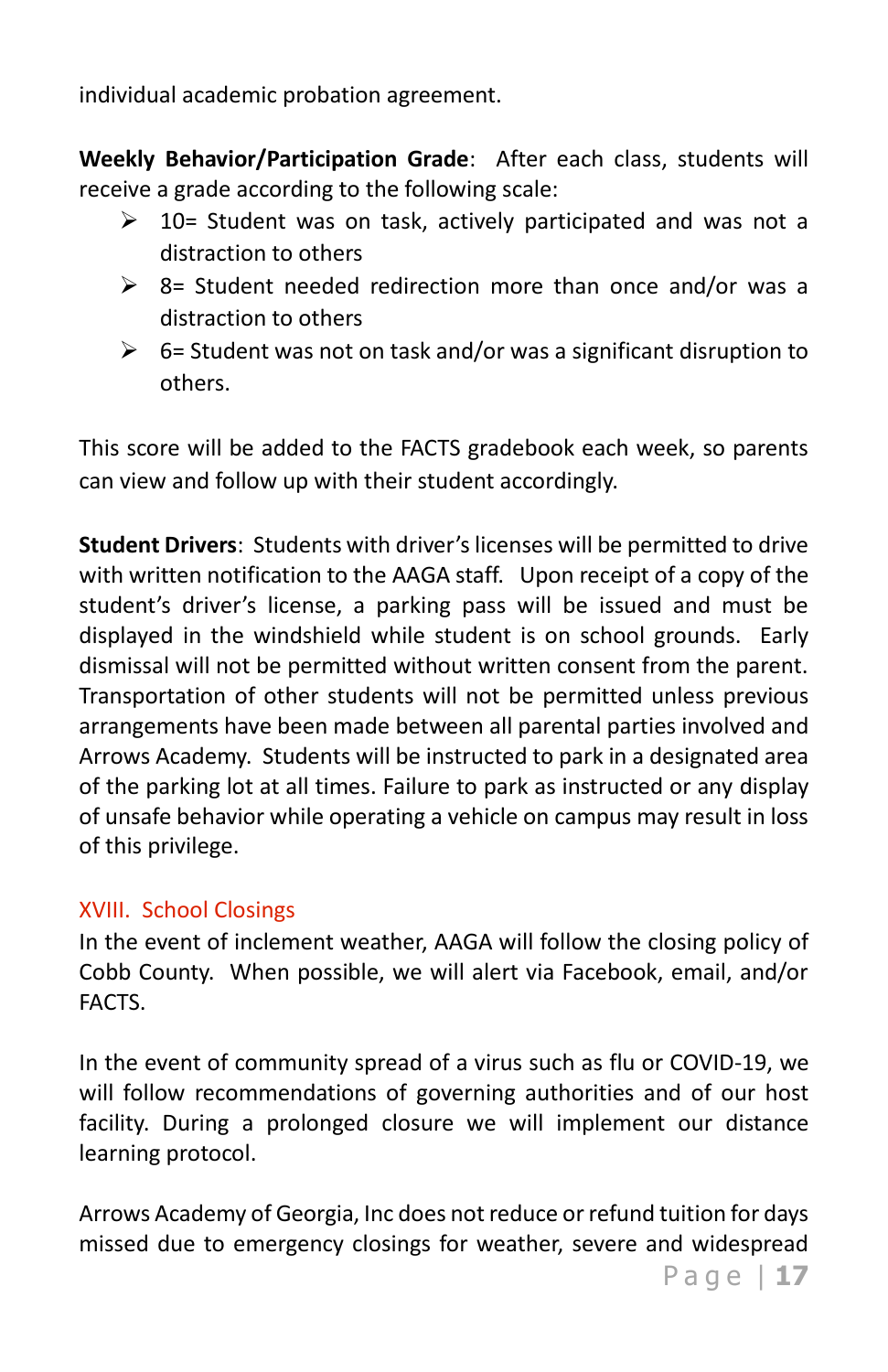illness, or other unforeseeable circumstances. We will, when feasible, use digital resources to continue to provide structure and learning opportunities for students of all ages.

#### XIX. Illness

In the interest of every child's well-being, parents MUST keep their child home when he/she is sick. If a child has symptoms such as elevated temperature, rash, vomiting, excessive nasal discharge or diarrhea, please keep your child home. If a staff member notices any of the above, they will have the student escorted to the school office.

Students who have a fever of 100.4 degrees or more or are vomiting will be sent home. These students may return when the fever is below 100.4 and/or the vomiting has stopped for 24 hours (without medication).

Temperature checks may take place during morning carline during illness outbreaks to protect the health and well-being of our students and staff.

To prevent the spread of the flu, if one member of the household is diagnosed with influenza, please keep all siblings home for one week from the diagnosis or onset of symptoms.

**COVID-19:** If your student has a known exposure (meaning they were with someone who tested positive for COVID-19 for 15 or more accumulated minutes over a 24-hour period) and is not fully vaccinated, they must remain home for 10 days after their most recent exposure if they have no symptoms. That time can be shortened to 7 days after the most recent exposure with no symptoms and proof of a negative PCR test. If your student is fully vaccinated, they may return to school at any point unless there is an onset of symptoms.

**Medication:** Parents must update FACTS with all medical information. Students are not permitted to carry medication (either over-the-counter or prescription) on their persons. School personnel are NOT able to administer any medications without written permission and directions. All drugs must be in the original Pharmacy or Manufacturer's labeled container. A signed consent form is to be on file for those students who need regularly scheduled medications. These will need to be kept in the school office.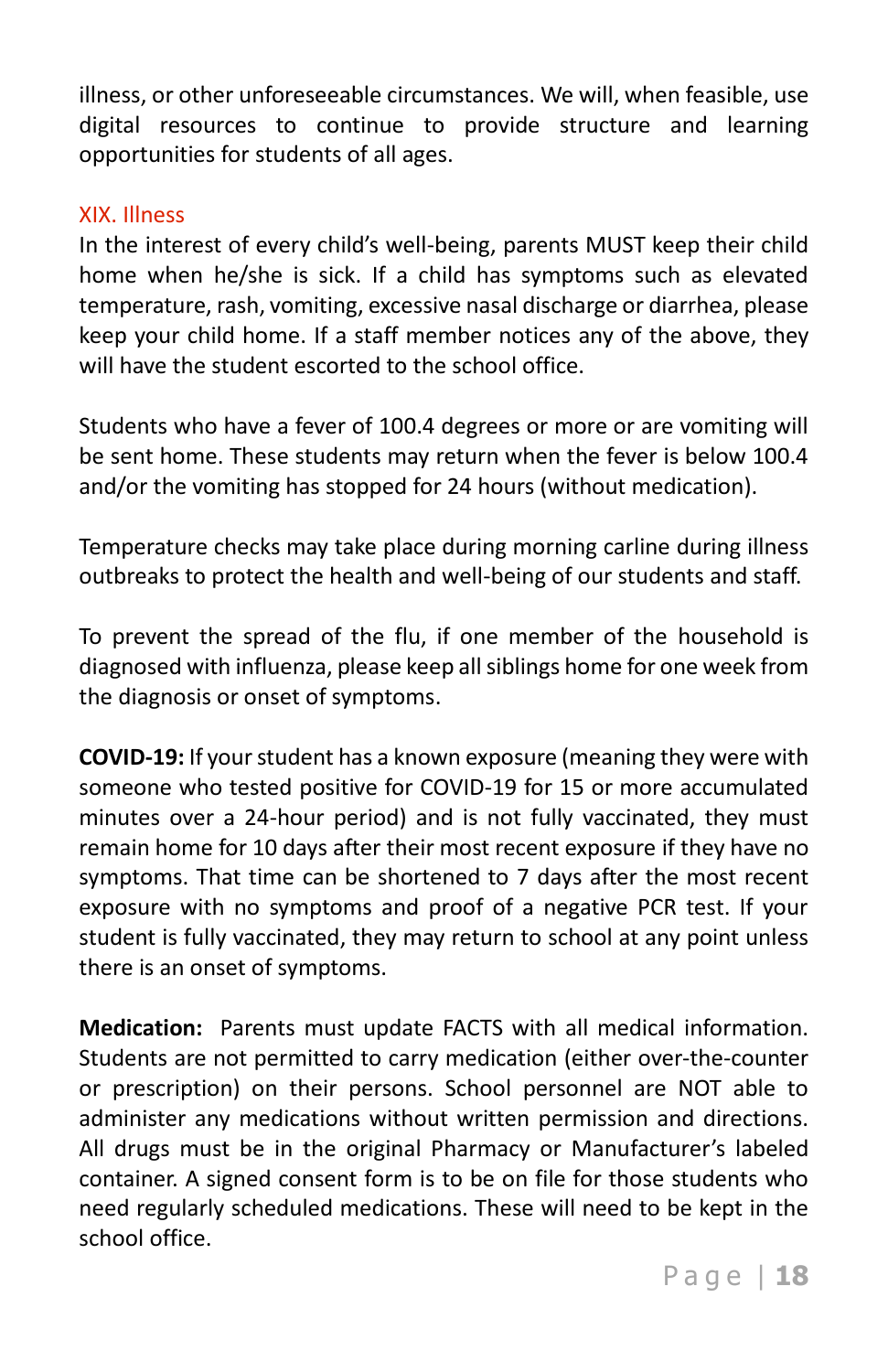**Allergies:** Parents must update FACTS with all allergy information. Students whose allergies may require the use of an Epi-pen must turn in a labeled Epi-pen to be kept in the school office for the duration of the school year. All teacher Ids have allergy information for students listed on the back with epi-pen info highlighted.

First Aid: Faculty and staff will administer first aid treatment as needed. Emergency medical treatment will be sought for students whose medical needs warrant such action.

## XX. Lunches & Snacks

Student lunches should not include soda, red or other dye-filled drinks that may stain flooring. Students are encouraged to pack a healthy snack to be consumed mid-morning. Students will have a teacher designated snack time and may not snack throughout the day.

**Allergies:** Parents of students with food allergies are asked to send in snacks for their children.

## **ARROWS ACADEMY FOOD ALLERGY POLICY**

#### **Lunch Room**

Foods with nuts can only be eaten in the lunchroom.

There will be a designated nut free table for students with allergies to sit at during their lunchtime. All tables and chairs will be wiped down between each lunch period.

All students will wash hands after lunch to prevent cross contamination.

#### **Classroom Snacks and Parties**

No foods with nuts in classrooms for snacks or parties.

We reserve the right to amend this policy at any time for the health of each student in our care.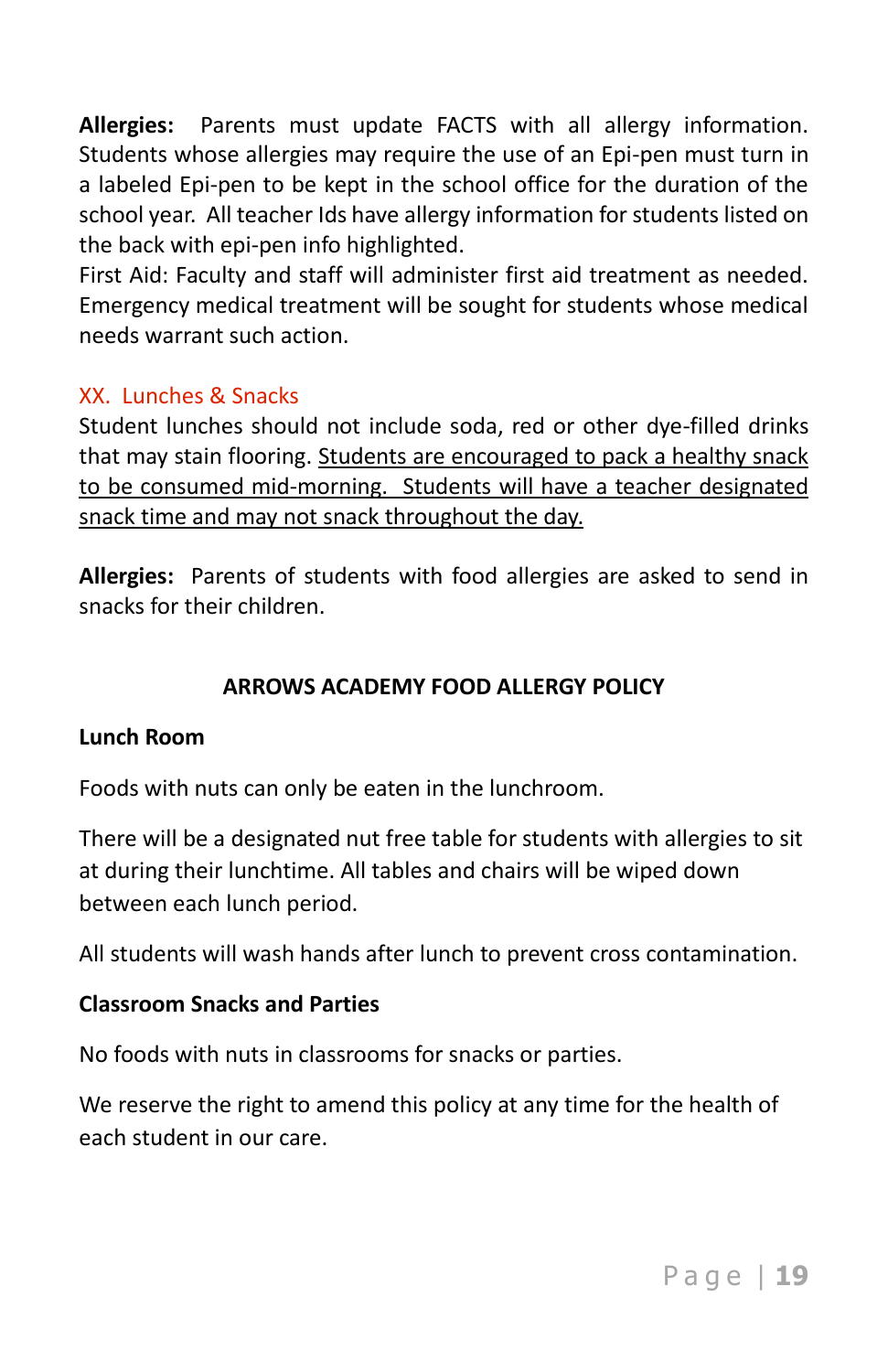#### XXI. Parties

A child's birthday is a special occasion. We encourage your child to celebrate by sending treats to class the day of their birthday if you wish. Since class time is limited, birthdays need to be limited to a 10-minute time period and limited to just treats and not full-blown affairs. Invitations to birthday parties off-campus may be passed out at school if all students in the class are invited. If all students are not invited, the invitations need to be passed out somewhere besides the school grounds. Afternoon car line is not appropriate for birthday party pick-up.

#### XXII. Assembly

Each day starts with Assembly. In addition to devotions, praise & worship, students will be encouraged to learn scripture each month. Parents are welcome to join us during assembly but will need to sign in as a visitor at the school office first. This is an important time and is part of our school day. Students should arrive no later than 8:25 so they can participate with their class.

#### XXIII. Special Needs

Arrows Academy desires to provide quality instruction to all students and does not discriminate against children with learning differences or disabilities. Out of consideration to our teachers and other students, parents must inform administration in advance of any academic and/or behavior concerns and/or learning difficulties. Arrows Academy will keep teachers informed, and in many cases, will meet with the parents and teachers to determine what would be in the best interest of the academy and the student. Arrows Academy cannot meet all needs and reserves the right to deny enrollment upon such consideration.

#### XXIV. Lost and Found

The lost and found collection is kept in front of the school office. Unclaimed items are given to Goodwill at the end of each semester. Please help us by labeling lunch boxes, jackets, water bottles, pencil boxes, and backpacks.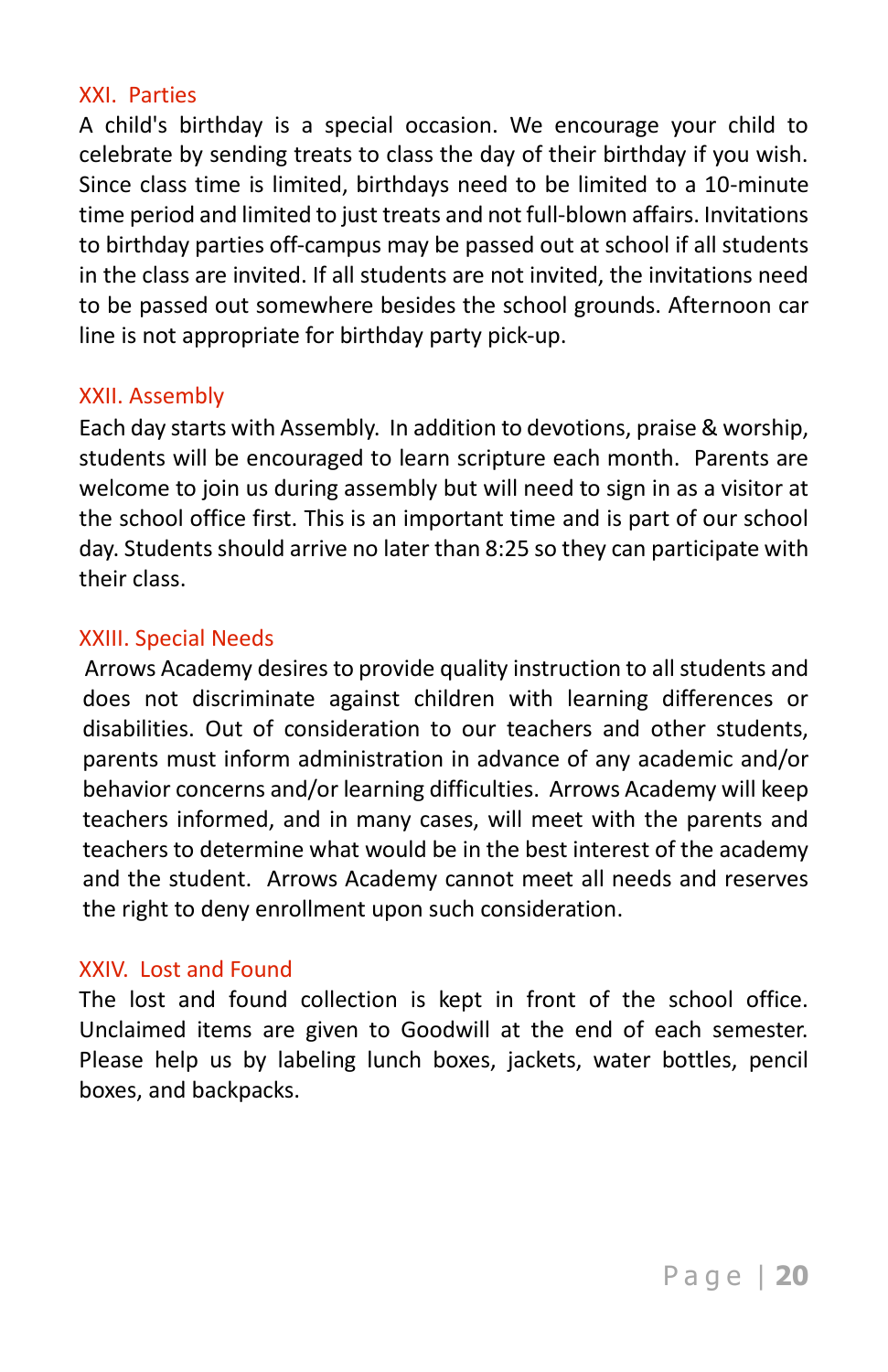## XXV. Parent Expectations

Believing that parents are the primary educators of their children, the ministry of Arrows Academy exists to provide support, structure, and encouragement to homeschooling parents as they undertake this weighty responsibility. Families that choose to join in a partnership with Arrows Academy agree that their children's education takes place both at home and at school. With this partnership, parents and school staff commit to be mutually supportive, working together to enhance each child's growth. Based upon this agreement, students, parents, and staff accept certain responsibilities as partners in this educational endeavor.

This Family Partnership Agreement is a requirement for initial and continued enrollment. In order to continue to serve the community through the ministry of Arrows Academy, certain criteria are required for each enrolling student. These are: verification of guardianship in the form of a birth certificate or other legal document and current immunization record or notarized exemption thereof. Additionally, each family is responsible for filing their annual Declaration of Intent with the DOE and maintaining accurate records as required by the state. For high school students, additional record keeping is strongly encouraged. AAGA is not responsible for your record keeping or legal requirements.

Listed below are the collective responsibilities of everyone needed for the success of each child at Arrows Academy:

#### **Responsibilities of the Parents:**

- \* To model attitudes and behaviors that support Arrows Academy by:
	- Showing respect to the teachers and Arrows staff in words and attitude
	- Modeling effective conflict resolution by handling concerns appropriately, directly, and honestly, with only those involved.
- \* To show respect for the importance of school by having students:
	- Arrive on time and remain the full length of the school day.
	- Prioritize compliance with the school calendar for vacations.
	- Keep student supply boxes stocked with needed materials.
	- Complete and turn in assignments on time.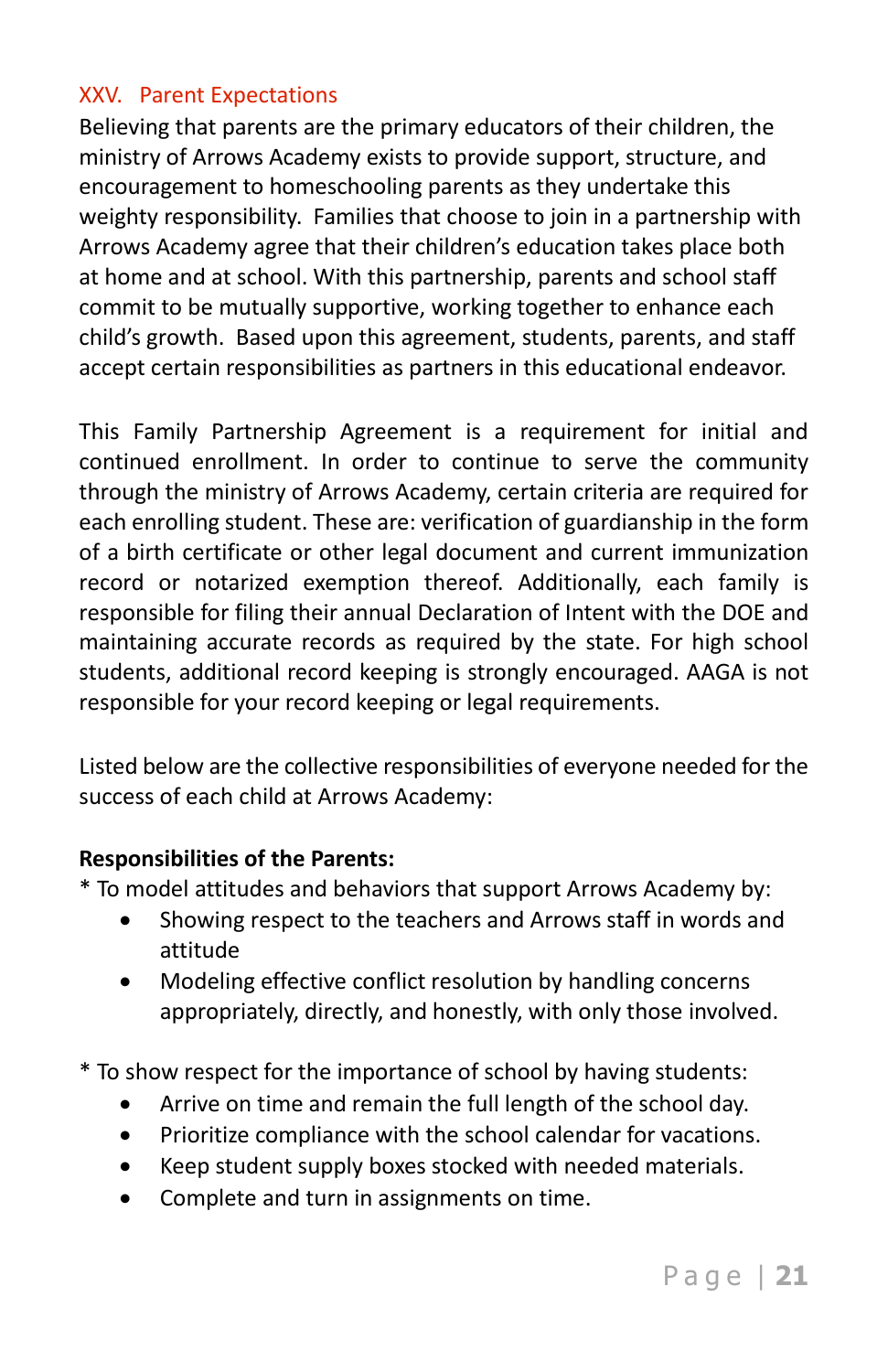- \* To enhance learning by:
	- Checking FACTS weekly and reading monthly newsletters.
	- Monitoring the completion of all student work.
	- Assisting with any remedial instruction if such a need is indicated through quiz/test scores or as noted in conferences with teachers.
	- Planning to obtain make-up assignments and monitoring the completion of those assignments when necessary.
	- Attending parent conferences to obtain detailed information about your child's strengths, weaknesses, and progress.

#### **Student Responsibilities**

\* To join staff and peers in creating a healthy supportive and safe environment for learning to take place by:

- considering the needs of others
- encouraging the efforts of classmates
- refraining from behavior that would belittle or discourage others.

\* To understand that learning takes work and to give his/her best effort.

\* To come to school prepared to learn with necessary materials and completed assignments.

\* To make good use of time by:

- arriving on time
- exhibiting attitudes and behaviors that encourage a learning environment.

\* To communicate honestly and respectfully with the Arrows staff.

\* To complete and turn in homework and projects, as directed, and on time.

\*To adhere to the school's dress code.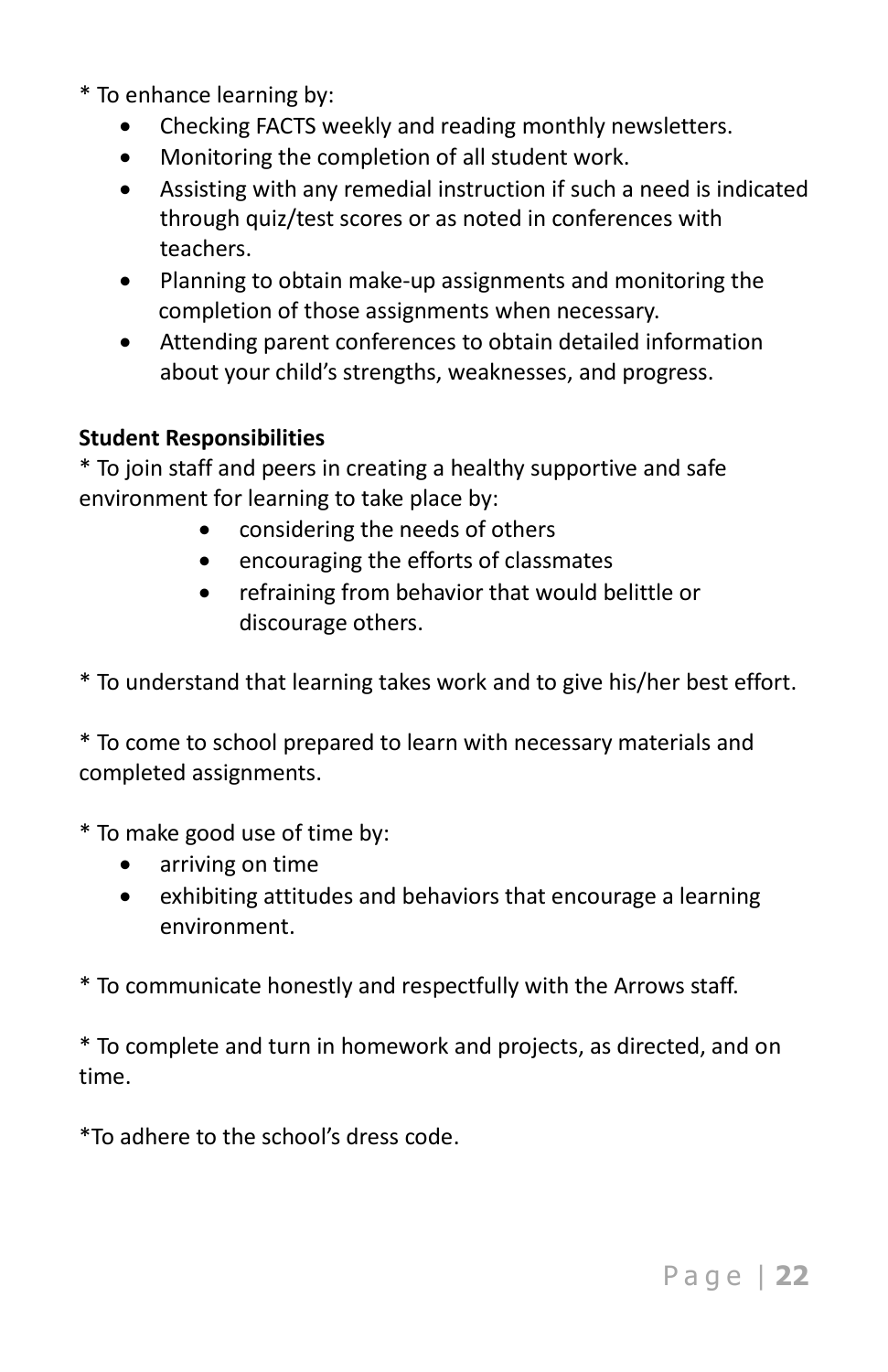## **Responsibilities of Arrows Academy**

\*To provide, encourage, and train qualified instructors who are passionate about inspiring and encouraging students.

\*To partner with parents in the instruction of Christian values and principles.

- by encouraging and modeling Christ-like behavior
- praying with and for students

\*To research resources, activities, and curriculum in order to continuously improve Arrows Academy.

\*To act as mediator to resolve conflicts.

\*To promote and recognize Christ-like behavior and academic excellence.

## **Responsibilities of the Arrows Academy Staff**

- \* To prepare lessons that are interesting, challenging, and appropriate.
- \* To maintain a safe and positive school environment by:
	- Recognizing each child's value as unique individuals created in God's image.
	- Treating each student with respect and kindness.
	- Rewarding exemplary behavior and academic growth
	- Participating in Mandatory Reporter training and reporting concerns of children's welfare to authorities.

\*To support parents in their instruction at home by:

• Communicating honestly and frequently regarding student progress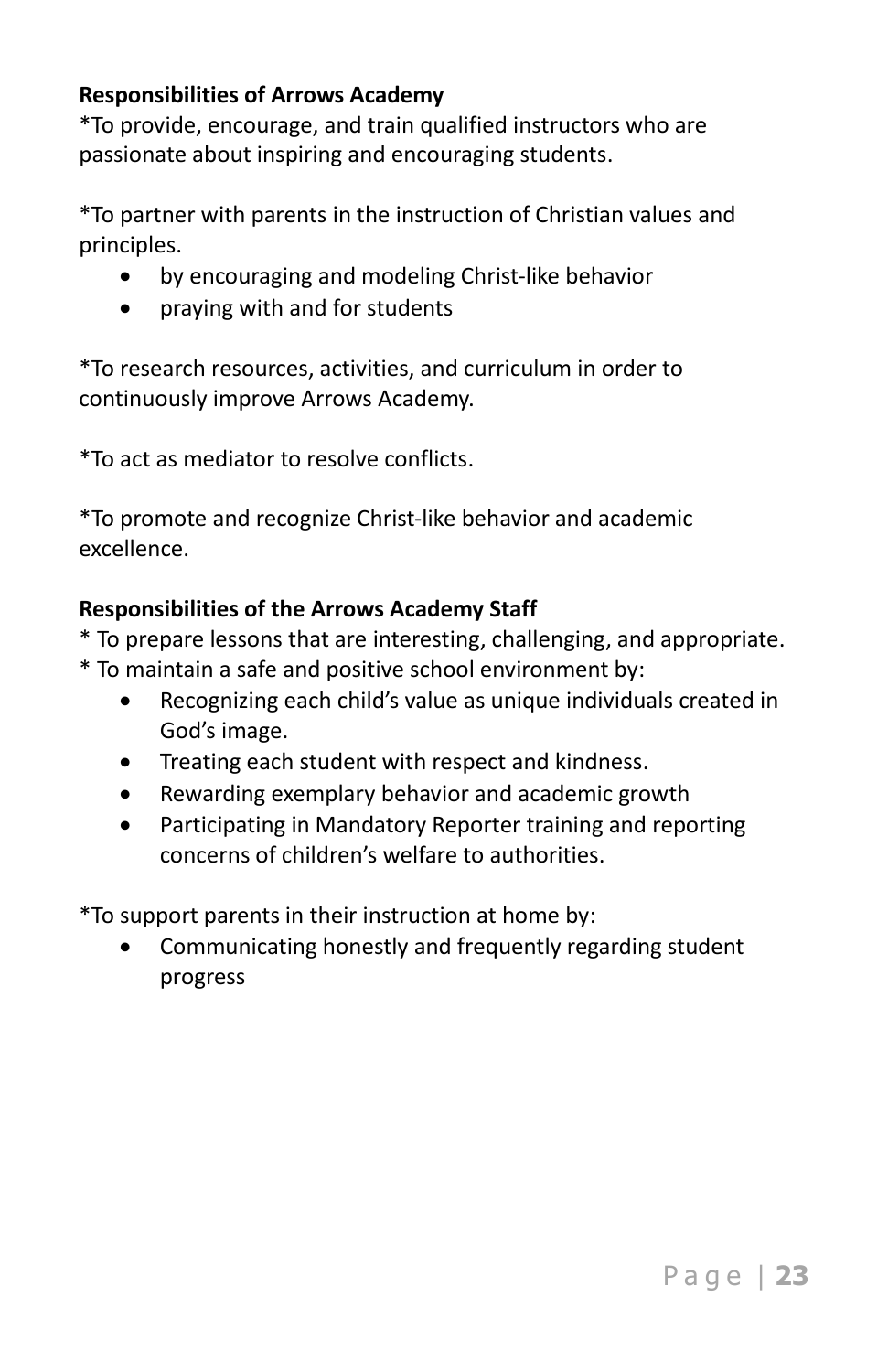## XXVI. Student Expectations

## 1. Respect for God

I will honor God by striving to serve Him, pursuing deeper knowledge about His nature and kingdom, and participating in the spiritual life of the school. I will work for the Lord with all my heart (Colossians 3:23-24) and seek to keep his commandments (Ecclesiastes 12:13)

## 2. Respect for teacher

I will show respect for my teachers by giving them my attention, constructively participating in class, and following their directions. I will pursue excellence in all I do, faithfully meeting my obligations and completing my assignments to the best of my ability. I will tell the truth. In my academic work, I will not cheat or turn in another person's work calling it my own. I won't copy and plagiarize information from the internet or any other source. I will speak respectfully to my teachers and seek to honor them with my words and actions. I will obey all the way, right away and with a happy heart.

## 3. Respect for fellow students

I will treat fellow students with respect and kindness, lookingout for their welfare as much as my own.

Above all, I will seek to honor others above myself (Romans 12:10)

| I will:                             |                                   |
|-------------------------------------|-----------------------------------|
| • Compliment and affirm             | I will not:                       |
| • Respect others' personal space    | • Tease, provoke, threaten, name  |
| • Respect others' possessions       | call, or say words that are cruel |
| • Take my concerns or problems to   | and hurtful                       |
| the source                          | • Engage in any inappropriate     |
| • Include others in what I am doing | physical contact                  |
| • Take responsibility for my own    | • Gossip or spread rumors         |
| actions                             | • Exclude my peers                |
| • Stop rumors with truth            | • Blame someone for something I   |
| • Be honest in my words and         | did                               |
| actions                             | • Cheat                           |
|                                     |                                   |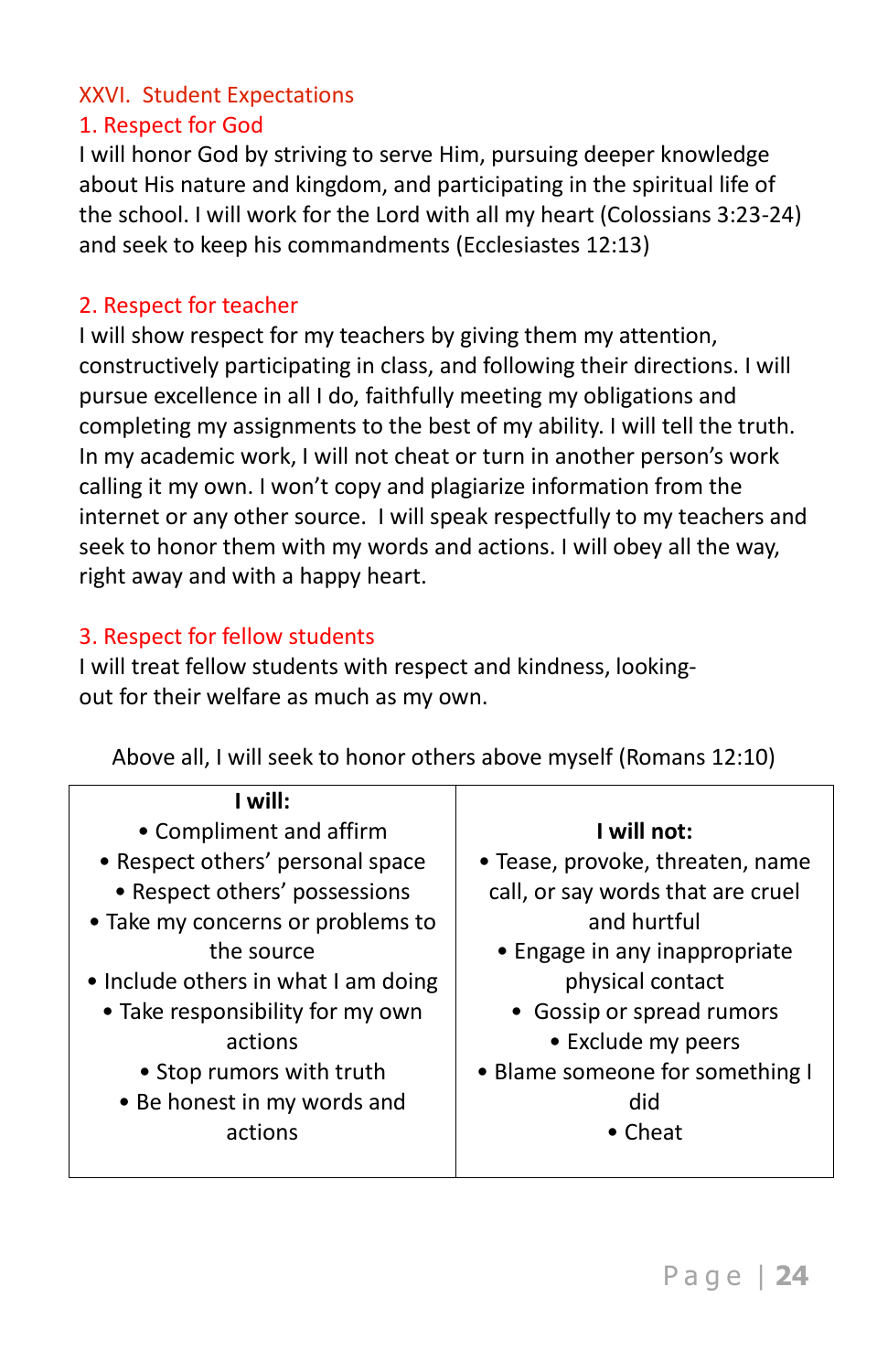#### 4. Respect for property

I will take care of the property of Arrows Academy and the host church. I will not take anything that doesn't belong to me. I will not defame, misuse, or misplace any property.

I have read the student expectations and commit to follow them with the help of my teachers and parents as I attend Arrows Academy for this school year.

\_\_\_\_\_\_\_\_\_\_\_\_\_\_\_\_\_\_\_\_\_\_\_\_\_\_\_\_\_\_\_\_\_\_\_\_\_\_\_\_\_\_\_\_\_\_\_\_\_\_\_\_\_\_\_\_\_\_\_

Student Signature Date

Parent agreement*: I have read and agree to the parent expectations in the parent student handbook. I have also read each of the syllabi for my child(ren)'s classes.*

\_\_\_\_\_\_\_\_\_\_\_\_\_\_\_\_\_\_\_\_\_\_\_\_\_\_\_\_\_\_\_\_\_\_\_\_\_\_\_\_\_\_\_\_\_\_\_\_\_\_\_\_\_\_\_\_\_\_\_

Parent Signature Date